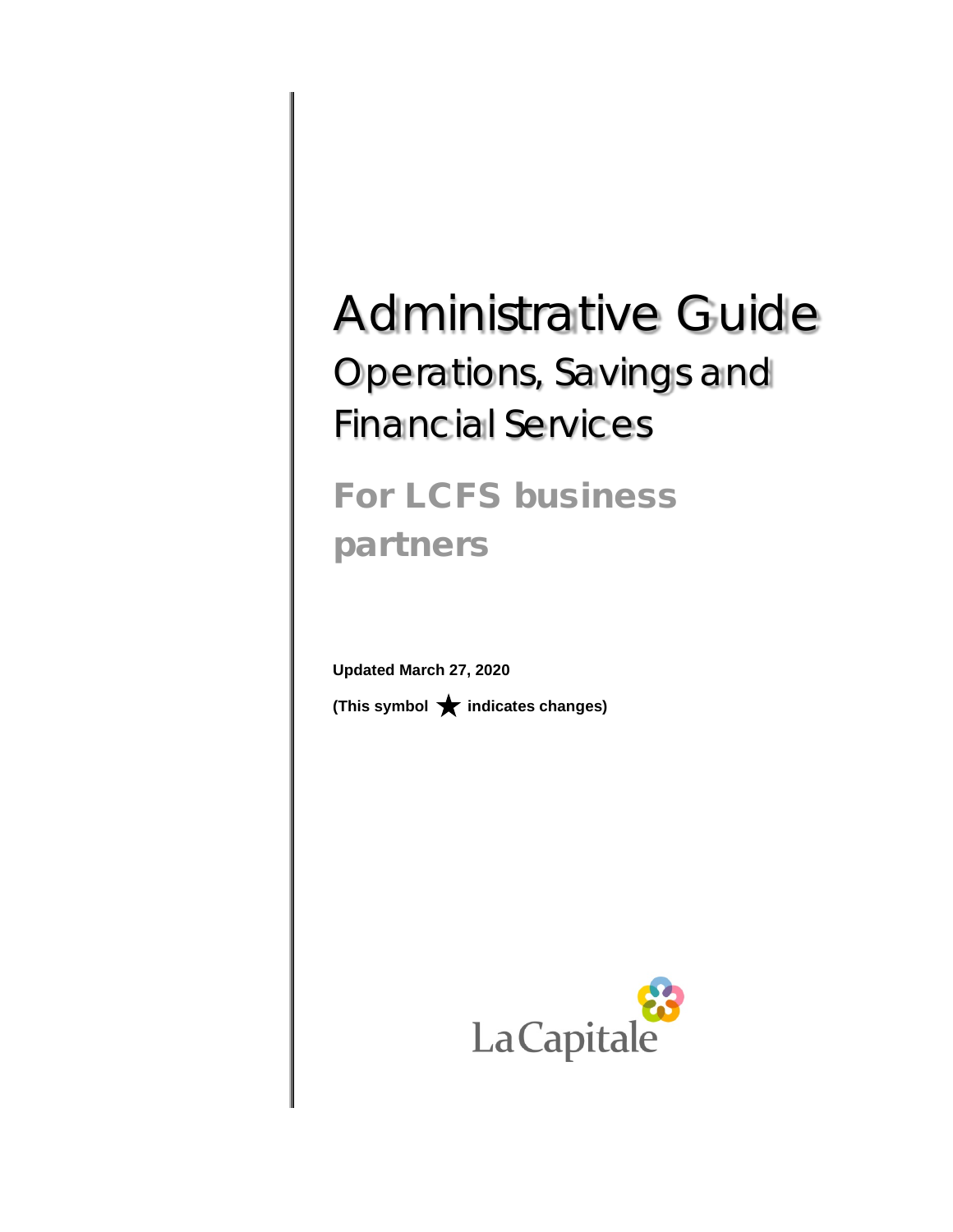# **TABLE OF CONTENTS**

| 2. |     |                                         |   |
|----|-----|-----------------------------------------|---|
|    | 2.1 |                                         |   |
|    | 2.2 |                                         |   |
|    | 2.3 |                                         |   |
|    | 2.4 |                                         |   |
|    | 2.5 |                                         |   |
| 3. |     |                                         |   |
|    | 3.1 |                                         |   |
|    | 3.2 |                                         |   |
|    | 3.3 |                                         |   |
|    | 3.4 |                                         |   |
|    | 3.5 |                                         |   |
|    | 3.6 |                                         |   |
|    |     | 3.6.1                                   |   |
|    |     | 3.6.2                                   |   |
|    | 3.7 |                                         |   |
|    |     | 3.7.1                                   |   |
|    |     | 3.7.2                                   |   |
|    | 3.8 |                                         |   |
|    | 3.9 |                                         |   |
|    |     | DISBURSEMENT UPON OPENING A RRIF OR LIF | 9 |
| 5. |     |                                         |   |
|    | 5.1 |                                         |   |
|    | 5.2 |                                         |   |
|    | 5.3 |                                         |   |
|    | 5.4 |                                         |   |
|    | 5.5 |                                         |   |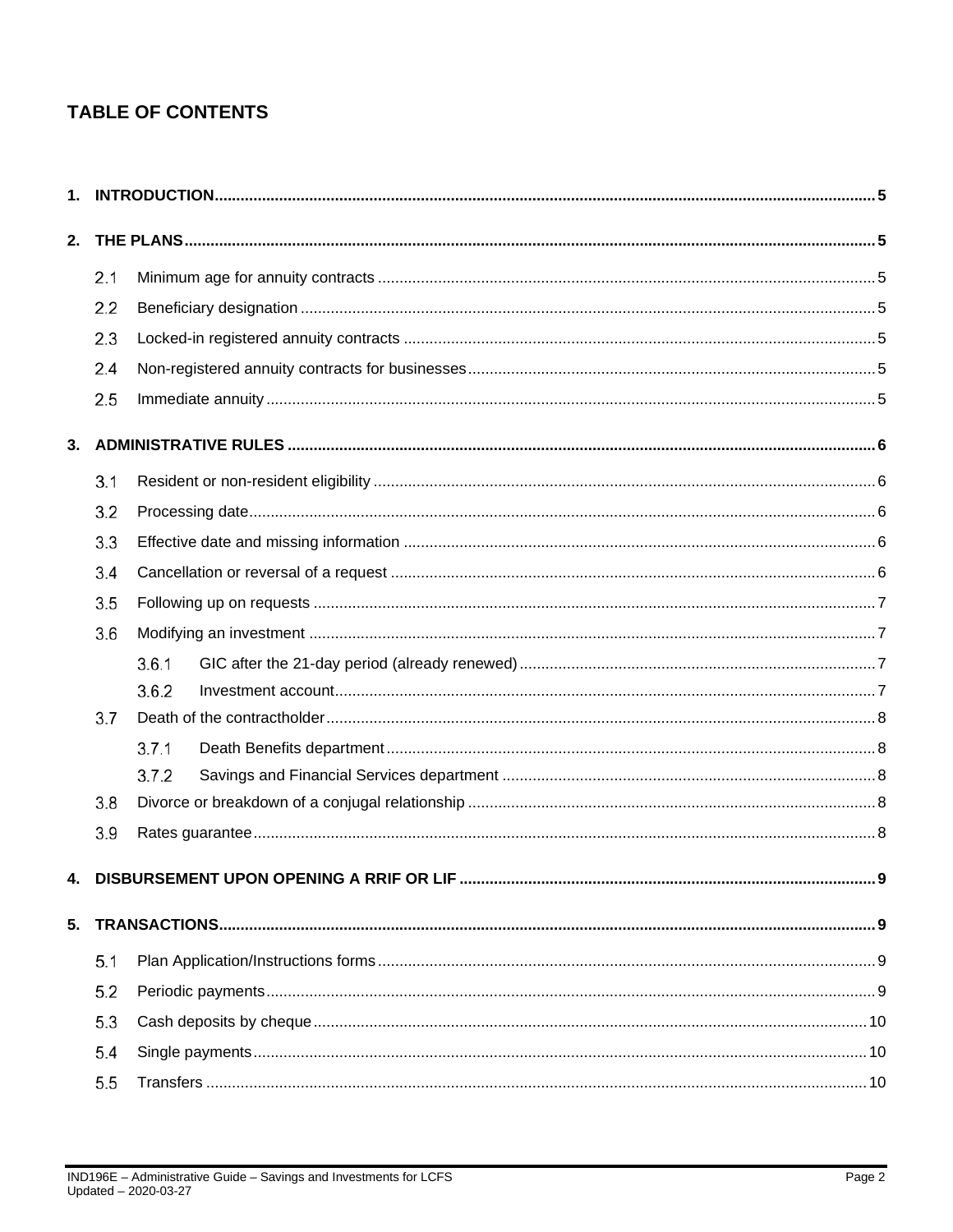|    |     | 5.5.1 |                                                                                            |  |
|----|-----|-------|--------------------------------------------------------------------------------------------|--|
|    |     | 5.5.2 | Transfer from one investment account to another investment account and Transfer of the 10% |  |
|    |     | 5.5.3 |                                                                                            |  |
|    |     | 5.5.4 |                                                                                            |  |
|    |     | 5.5.5 |                                                                                            |  |
|    |     | 5.5.6 |                                                                                            |  |
|    | 5.6 |       |                                                                                            |  |
|    |     | 5.6.1 |                                                                                            |  |
|    | 5.7 |       |                                                                                            |  |
|    | 5.8 |       |                                                                                            |  |
|    |     | 5.8.1 |                                                                                            |  |
|    |     | 5.8.2 |                                                                                            |  |
|    |     | 5.8.3 |                                                                                            |  |
|    |     | 5.8.4 |                                                                                            |  |
|    |     | 5.8.5 |                                                                                            |  |
|    |     | 5.8.6 |                                                                                            |  |
| 6. | 6.1 |       |                                                                                            |  |
|    |     |       |                                                                                            |  |
|    | 6.2 |       |                                                                                            |  |
|    | 6.3 |       |                                                                                            |  |
|    |     | 6.3.1 |                                                                                            |  |
|    |     | 6.3.2 |                                                                                            |  |
|    |     | 6.3.3 |                                                                                            |  |
|    | 6.4 |       |                                                                                            |  |
|    |     | 6.4.1 |                                                                                            |  |
|    |     | 6.4.2 |                                                                                            |  |
|    |     | 6.4.3 |                                                                                            |  |
|    | 6.5 |       |                                                                                            |  |
|    | 6.6 |       |                                                                                            |  |
|    | 6.7 |       |                                                                                            |  |
|    | 6.8 |       |                                                                                            |  |
|    | 6.9 |       |                                                                                            |  |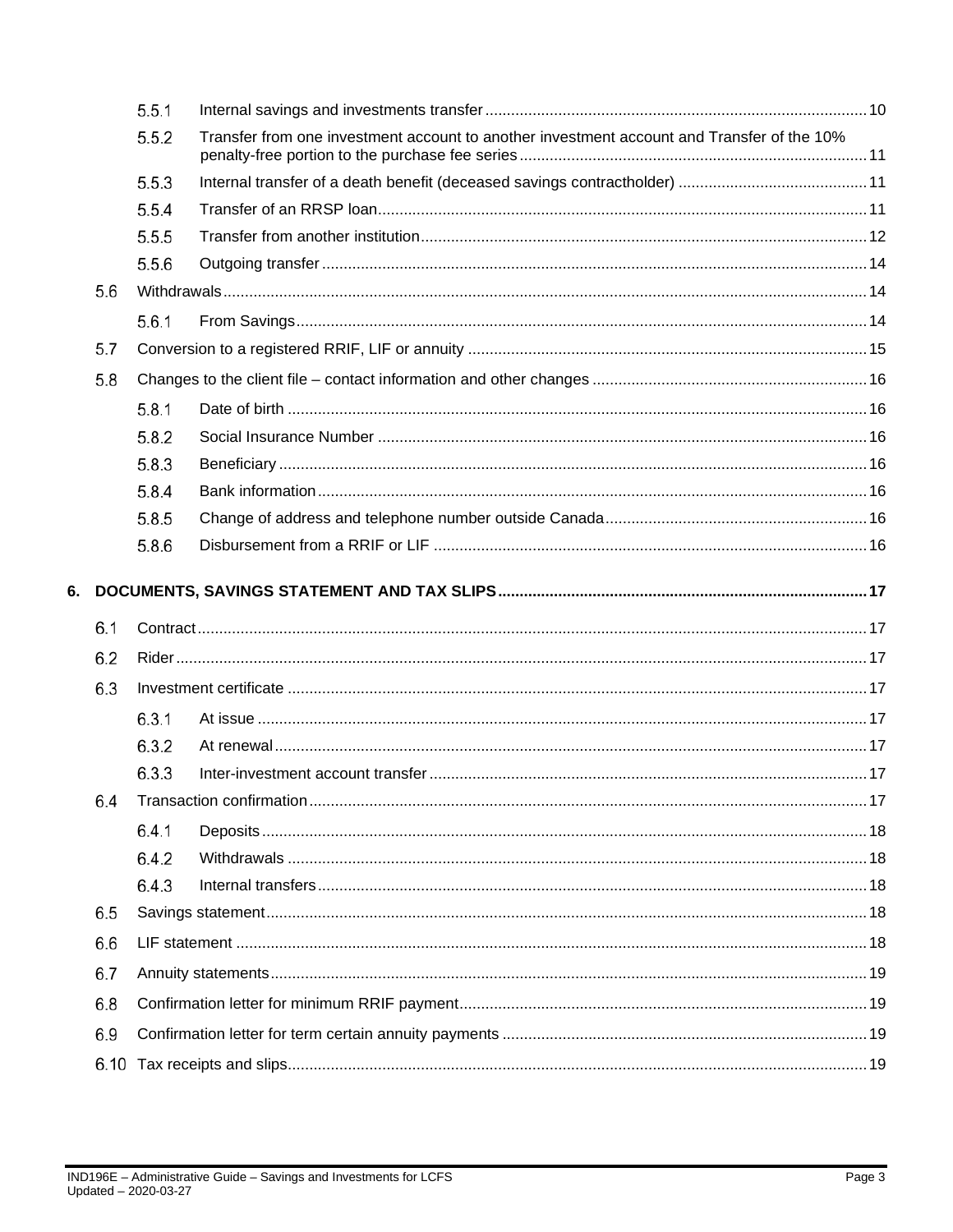|     | SCHEDULE C - ACCEPTABLE CHEQUES ACCORDING TO PLAN AND SOURCE OF FUNDS  27 |  |  |  |  |
|-----|---------------------------------------------------------------------------|--|--|--|--|
|     |                                                                           |  |  |  |  |
| 7.1 |                                                                           |  |  |  |  |
| 7.2 |                                                                           |  |  |  |  |
|     |                                                                           |  |  |  |  |
|     |                                                                           |  |  |  |  |
|     |                                                                           |  |  |  |  |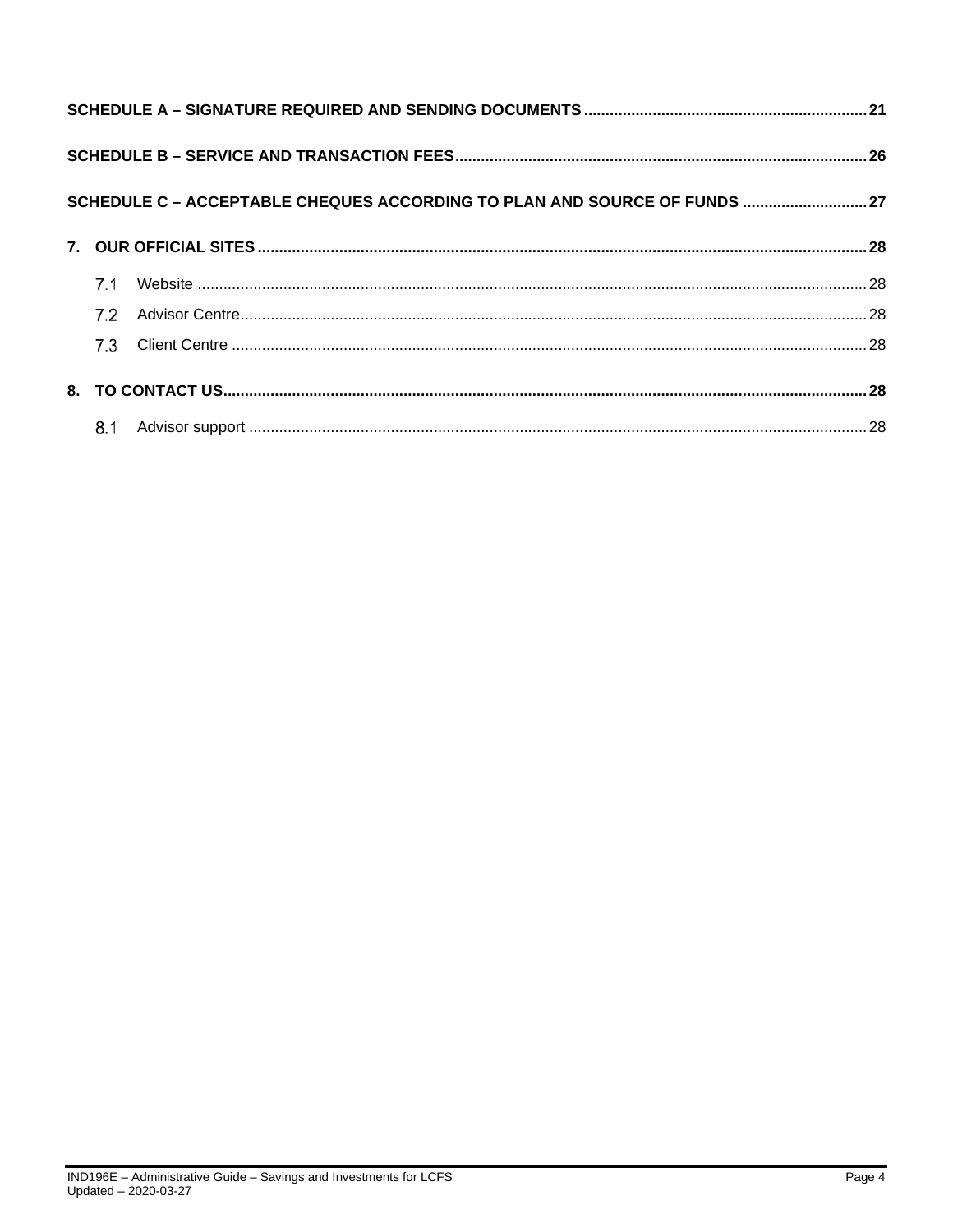### <span id="page-4-0"></span>1. INTRODUCTION

This guide is for advisors and their staff.

It aims to provide information on the administrative rules and procedures in order that documents submitted for transactions made by Operations, Savings and Financial Services for La Capitale Civil Service Insurer Inc. (the Insurer) are in compliance.

It highlights the details of annuity contracts and how they are processed.

This guide will also help standardize transactions by providing quality service consistent with sound business practices.

Subject to applicable legislation and contract terms and conditions, this guide may be amended at any time.

### <span id="page-4-2"></span><span id="page-4-1"></span>2. THE PLANS

#### $2.1$ **Minimum age for annuity contracts**

The minimum age for taking out an annuity contract is age 18, whether the plan is registered or nonregistered. Contracts are not available for minors.

#### <span id="page-4-3"></span> $2.2$ **Beneficiary designation**

Beneficiary designation is revocable unless specified otherwise. **In Quebec**, however, if the contractholder designates, as beneficiary, the person to whom he or she is married or civilly united, **this designation is considered irrevocable unless the contractholder indicates that he or she wishes for the designation to be revocable.**

A beneficiary designation can have significant consequences. To replace a beneficiary or make certain changes or transactions, it is **mandatory** to designate the beneficiary correctly, including the revocable or irrevocable designation.

#### <span id="page-4-4"></span> $2.3$ **Locked-in registered annuity contracts**

Locked-in Retirement Account contracts (LIRA) or Locked-in Retirement Savings Plans (LRSP) and Life Income Funds (LIF) are available for all provinces.

# **However, Restricted Life Income Funds (RLIF) are not yet available.**

#### <span id="page-4-5"></span> $2.4$ **Non-registered annuity contracts for businesses**

Non-registered contracts are available for the following businesses:

- Not-for-profit organizations (retirement plans, associations, municipalities, condominium syndicates)
- **Corporations**
- **Partnerships**



### **The Insurer does not offer non-registered annuity contracts for trusts (testamentary and**  *inter vivos* **trusts. An estate is considered a testamentary trust.)**

#### <span id="page-4-6"></span> $2.5$ **Immediate annuity**

E.

The following features must be taken into account when issuing an immediate annuity:

- Minimum investment of \$15,000
- Guaranteed minimum period and non-modifiable
	- Term-certain annuity with minimum period of 2 years
	- Life annuity with minimum guarantee of 5 years
- Non-redeemable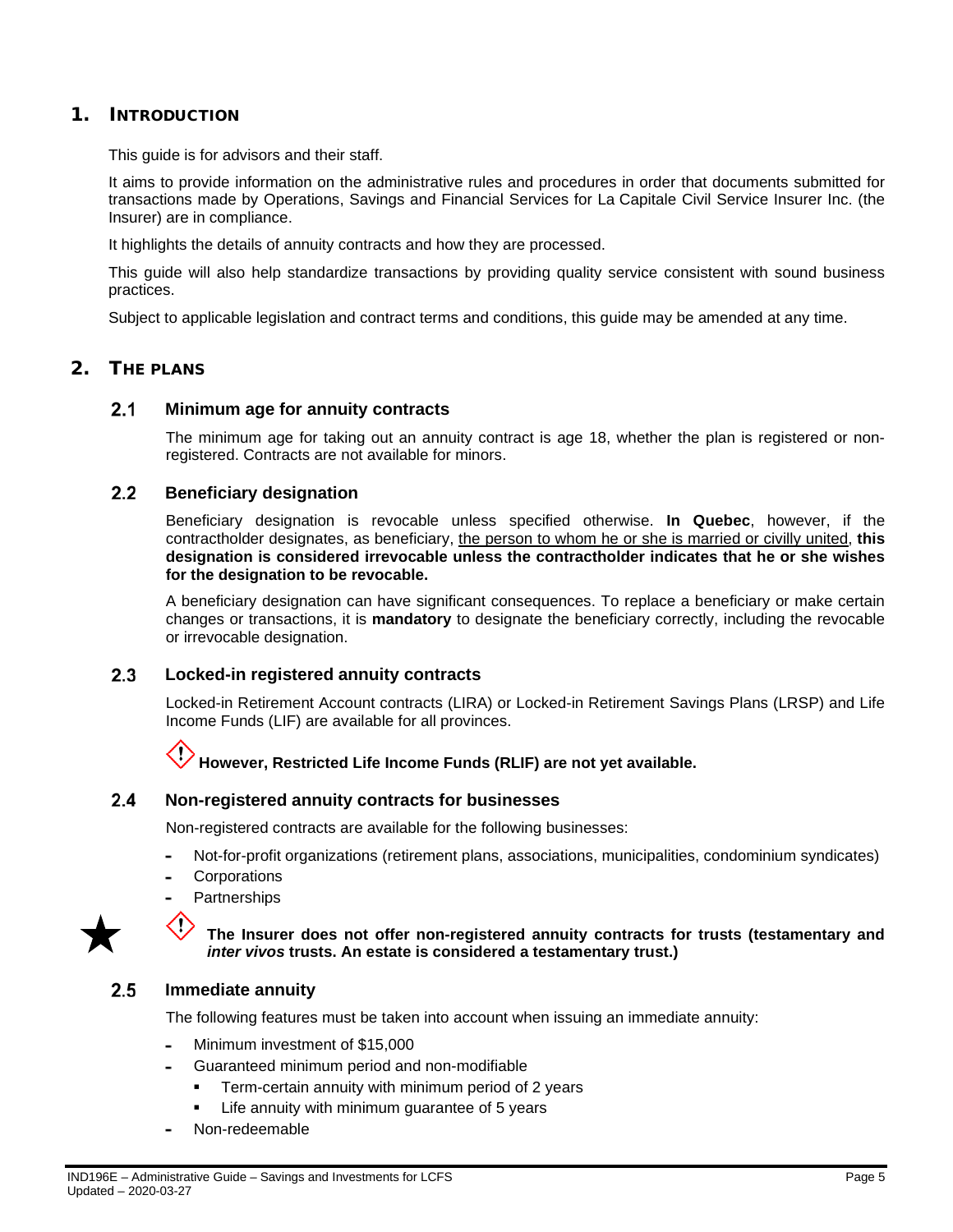### <span id="page-5-0"></span>3. ADMINISTRATIVE RUI ES

<span id="page-5-1"></span>

### **Resident or non-resident eligibility**

The following criteria are required when taking out an annuity contract:

- $\overline{a}$ Be a resident of Canada;
- Provide identification documents to support Canadian citizenship;
- Reside in Canada;
- Have a valid Social Insurance Number (SIN) so La Capitale can issue tax receipts and/or slips.

**A SIN that begins with the number 9 is issued to temporary residents who are neither Canadian citizens nor permanent residents. Your SIN is the number that identifies you for income tax purposes.**

#### <span id="page-5-2"></span> $3.2$ **Processing date**

### **Investment account deadlines**

The transaction date for a purchase or withdrawal for an investment account is the business day on which the request is received at head office, provided that it is received before 4:00 p.m. ET, and it is completed in full, duly signed and submitted with any required amounts. However, for a cash deposit by bank account withdrawal, the transaction date is based on the entry date by La Capitale, all according to our administrative deadlines.

Any request that is received after 4:00 p.m. ET will be considered to have been received on the following business day. The Insurer reserves the right to change the transaction date without notice.

#### <span id="page-5-3"></span> $3.3$ **Effective date and missing information**

- If information or documents required for conducting a transaction are missing, an email is sent to the advisor to inform him or her that the request cannot be processed.
- When all missing information and documents have been received, the effective date is the date that the file was complete, i.e. when all information and documents are received at head office.



**If the request remains incomplete or non-compliant three months after the date the initial request was received, it will be cancelled without any further notice.**

#### <span id="page-5-4"></span> $3.4$ **Cancellation or reversal of a request**

- To reverse a request to contribute to an investment account, the advisor must send us a letter of indemnity mentioning that he or she will assume any related fees.
- Submit the cancellation request by email with the subject line: **URGENT – REQUEST CANCELLATION** to the following address: [savingsinvestmentss@lacapitale.com.](file://capitale.qc.ca/partage/GRP%20-%20AffCorpo_Prod/1-1_CommMkg_Prod/2_Translation/#%20Joanne%20To%20Do/2018-12653%20-%20Guide%20administratif%20-%20CSC/LCFS%20and%20Fundserv/en-CA/Traitement.Epargne@lacapitale.com)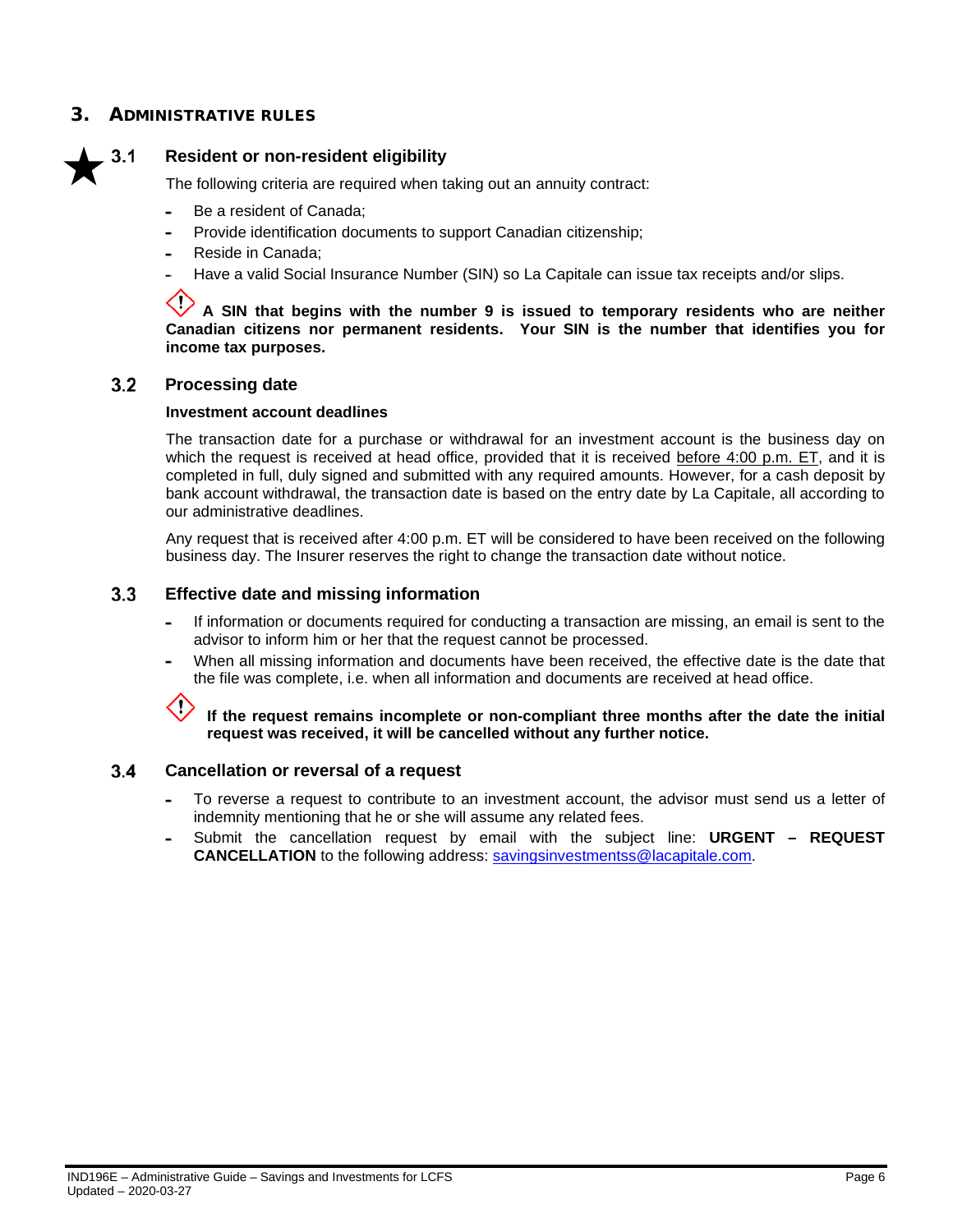#### <span id="page-6-0"></span> $3.5$ **Following up on requests**

**Consult the Advisor Centre**, where you have access to the progress of a client's request:

- See if the request has been received and processed
- Follow up, if necessary

| Espace conseiller              | Assurance             | Épargne | Commissions | Outils | Centre de<br>documents       |
|--------------------------------|-----------------------|---------|-------------|--------|------------------------------|
| Épargne                        | Recherche de contrats |         |             |        |                              |
| > Recherche de contrats        |                       |         |             |        | Consultez nos taux d'intérêt |
| cherche de suivis              | No Client             |         |             |        |                              |
| > Recherche des prix unitaires | 2<br>Nom              | Prénom  |             |        |                              |
|                                | Nom compagnie         |         |             |        |                              |
|                                |                       |         |             |        | Rechercher                   |

- Press *Search follow-ups*
- $\overline{2}$ Enter the client number OR
- $3<sup>1</sup>$ Enter the full name OR the company name (if the contractholder is a company)
- Press *Search* 4

#### <span id="page-6-2"></span><span id="page-6-1"></span> $3.6$ **Modifying an investment**

#### $3.6.1$ *GIC after the 21-day period (already renewed)*

At maturity, GICs are automatically renewed, and the contractholder is notified. The contractholder has 21 days to let us know if he or she has new instructions.

### **After 21 days:**

- A change requested by an advisor due to the advisor's error or omission: Attach an explanatory letter of indemnity. Any fees and penalties are assumed by the advisor.
- A change requested by the client: The client assumes any penalties.

#### <span id="page-6-3"></span> $3.6.2$ *Investment account*

- A change requested by the advisor due to the advisor's error or omission: Attach an explanatory letter of indemnity. Any fees and penalties are assumed by the advisor.
- A change requested by the client: The client assumes any penalties.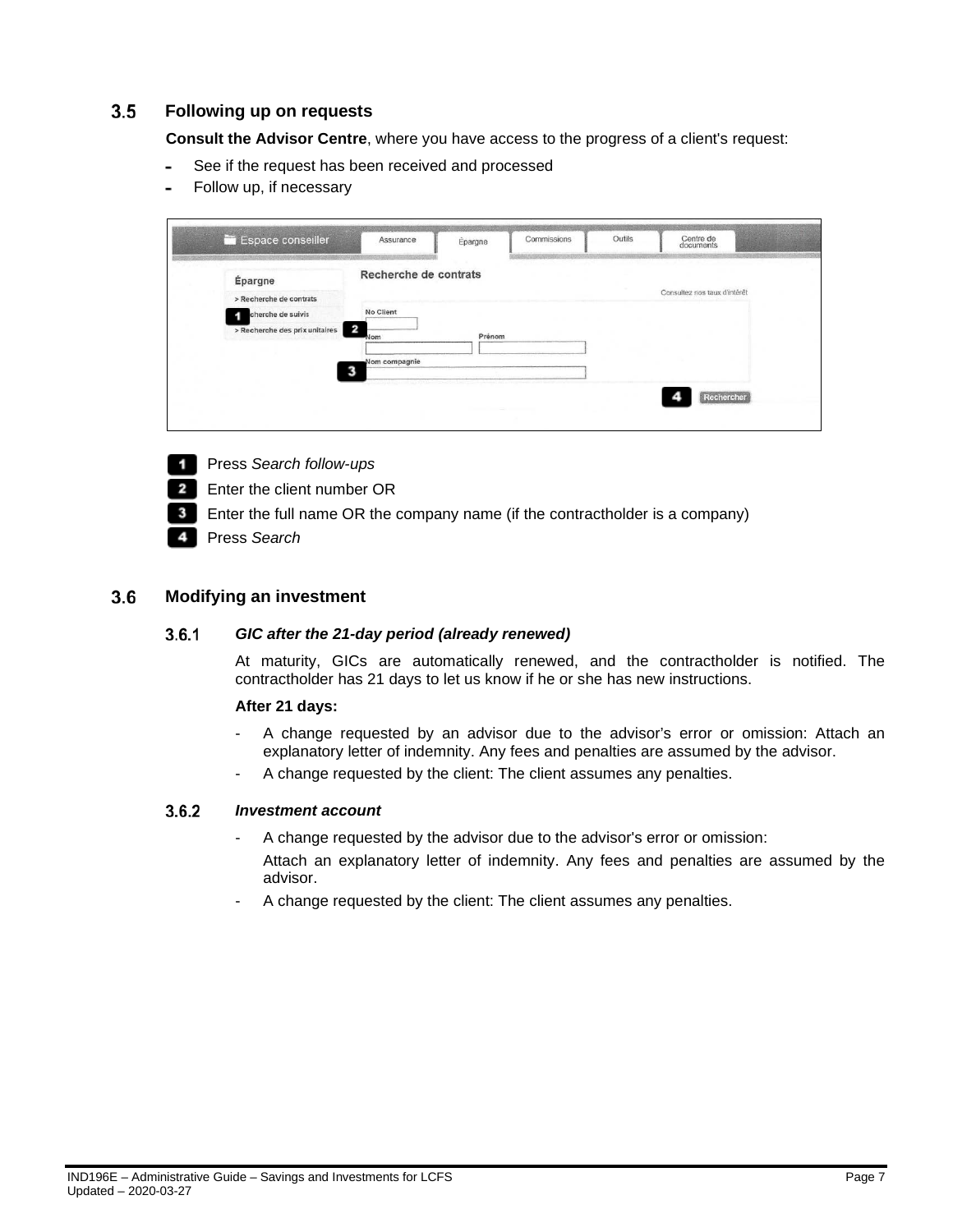#### <span id="page-7-1"></span><span id="page-7-0"></span> $3.7$ **Death of the contractholder**

#### $3.7.1$ *Death Benefits department*

When the Insurer is informed of the contractholder's death by the liquidator or beneficiary, the Death Benefits department takes charge of the formalities.

A letter is sent to the estate liquidator concerning what documents need to be submitted:

- The Claimant's Declaration for the Savings department
- Proof of death (confirmation from the funeral home or Quebec register of civil status)
- Copy of the testamentary search result from the *Chambre des notaires du Québec* and the Quebec Bar (for Quebec only)
- A copy of the will and marriage or civil union contract (the most recent documents)

If the beneficiary is a minor, attach the following documents:

- Proof of birth
- Act of Tutorship (for Quebec only) or trust deed (for provinces other than Quebec)

If the deceased contractholder held a RRIF or LIF, the minimum disbursement amount is not withdrawn. Tax slips are produced taking this minimum amount into account.

#### <span id="page-7-2"></span> $3.7.2$ *Savings and Financial Services department*

The beneficiary must inform La Capitale of his or her intentions regarding the inherited investments. In addition to the application or instructions form, the appropriate provincial forms must be attached.



Refer to the Locked-in Plans Guide.

#### <span id="page-7-3"></span> $3.8$ **Divorce or breakdown of a conjugal relationship**

In addition to the Application/Instructions form, the appropriate provincial form must be attached.



Refer to the Locked-in Plans Guide**.**



**In Quebec**, **If the transfer is from a TFSA following the breakdown of a conjugal relationship, please enter "TFSA" manually in the T2220 form in the "Plan" section, complete and have it signed by both parties.**



**The irrevocable beneficiary's signature is not required.**

#### <span id="page-7-4"></span> $3.9$ **Rates guarantee**

The interest rate that is posted at the time the contract is signed is guaranteed, provided that payment is received within the time limit. In the case of retirement annuities, there is a rate table rather than one single rate.

- The time limit is the period between signature of the contract and receipt of payment: The period must not exceed 12 days. If the funds are coming from another institution, the period must not exceed 60 days.
- If this condition is not met, the rate in effect on the date that payment is received will apply.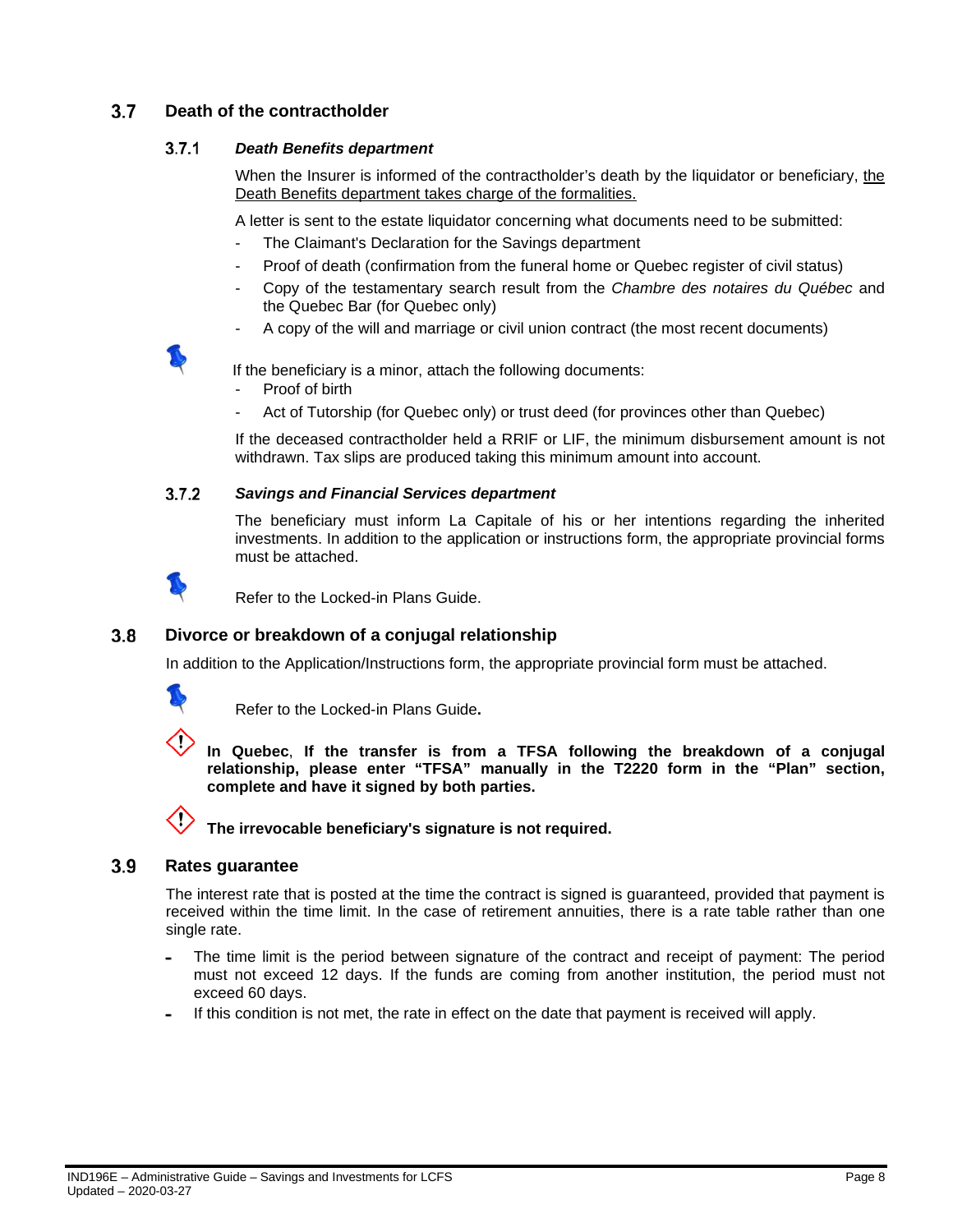The guaranteed rate does not apply to the Equity Index GIC product. The rate and conditions will be those in effect upon receipt of the documents and according to issue date.

In the event that the rate used for the quote does not match that specified by the Insurer or any information used to determine the annuity is revealed to be false, the Insurer reserves the right to adjust the annuity to the rate specified or in accordance with the true information.

### <span id="page-8-0"></span>4. DISBURSEMENT UPON OPENING A RRIF OR LIF

The minimum amount of funds that must be withdrawn during the year the account is opened is \$0. Therefore, if a client wishes to make a withdrawal when opening the account, the total withdrawal amount is considered as a "lump-sum payment" as defined in the Income Tax Act. The tax rate applies to the total amount.

### <span id="page-8-2"></span><span id="page-8-1"></span>5. TRANSACTIONS

| <b>Application/Instructions</b>                                                                |   | <b>Documents required</b>                                                                                                                                    |  |  |  |
|------------------------------------------------------------------------------------------------|---|--------------------------------------------------------------------------------------------------------------------------------------------------------------|--|--|--|
| Non-registered, RRSP, LIRA,<br>RRIF, LIF                                                       | ⇨ | T097 Application/Instructions Form for non-registered plan, RSP, RIF,<br>LIRA (QC), LIF, Annuity, Deferred Life Annuity, Deferred Life Annuity-<br>LIRA (QC) |  |  |  |
| <b>TFSA</b>                                                                                    | ⇨ | T087 TFSA Application-Instructions form                                                                                                                      |  |  |  |
| Pan-Canadian LIRA/LIF                                                                          | ⇨ | T053 Application/Instructions -<br>Pan-Canadian Retirement Savings Plan/Pan-Canadian Retirement<br>Income Fund                                               |  |  |  |
| Non-registered - business                                                                      | ⇨ | K116 Non-registered savings annuity for businesses<br>Application/Instructions form in PDF                                                                   |  |  |  |
| <b>Contributory RRSP</b><br>⇨                                                                  |   | M626 Application/Instructions<br><b>Contributory Retirement Savings Plan</b>                                                                                 |  |  |  |
| Compliance profiles must always be submitted with application forms for Quebec residents only. |   |                                                                                                                                                              |  |  |  |

#### <span id="page-8-3"></span> $5.2$ **Periodic payments**

### **The payor may be different from the contractholder only in the case of contributing spouse RRSPs.**

| To start periodic payments                 |                          |                                                                                                                                                                               |  |  |
|--------------------------------------------|--------------------------|-------------------------------------------------------------------------------------------------------------------------------------------------------------------------------|--|--|
| Comments<br>of Account Collection Services |                          | The date of the first withdrawal will be set in accordance with the billing calendar                                                                                          |  |  |
| Documents required                         | $\overline{\phantom{0}}$ | Complete the Preauthorized Debit (PAD) Agreement section of the form for the<br>pertinent plan (T087 or T097)                                                                 |  |  |
|                                            |                          | Mandatory contractholder and payor (if different from the contractholder)<br>signatures, except if authorization was already obtained and the bank information<br>is the same |  |  |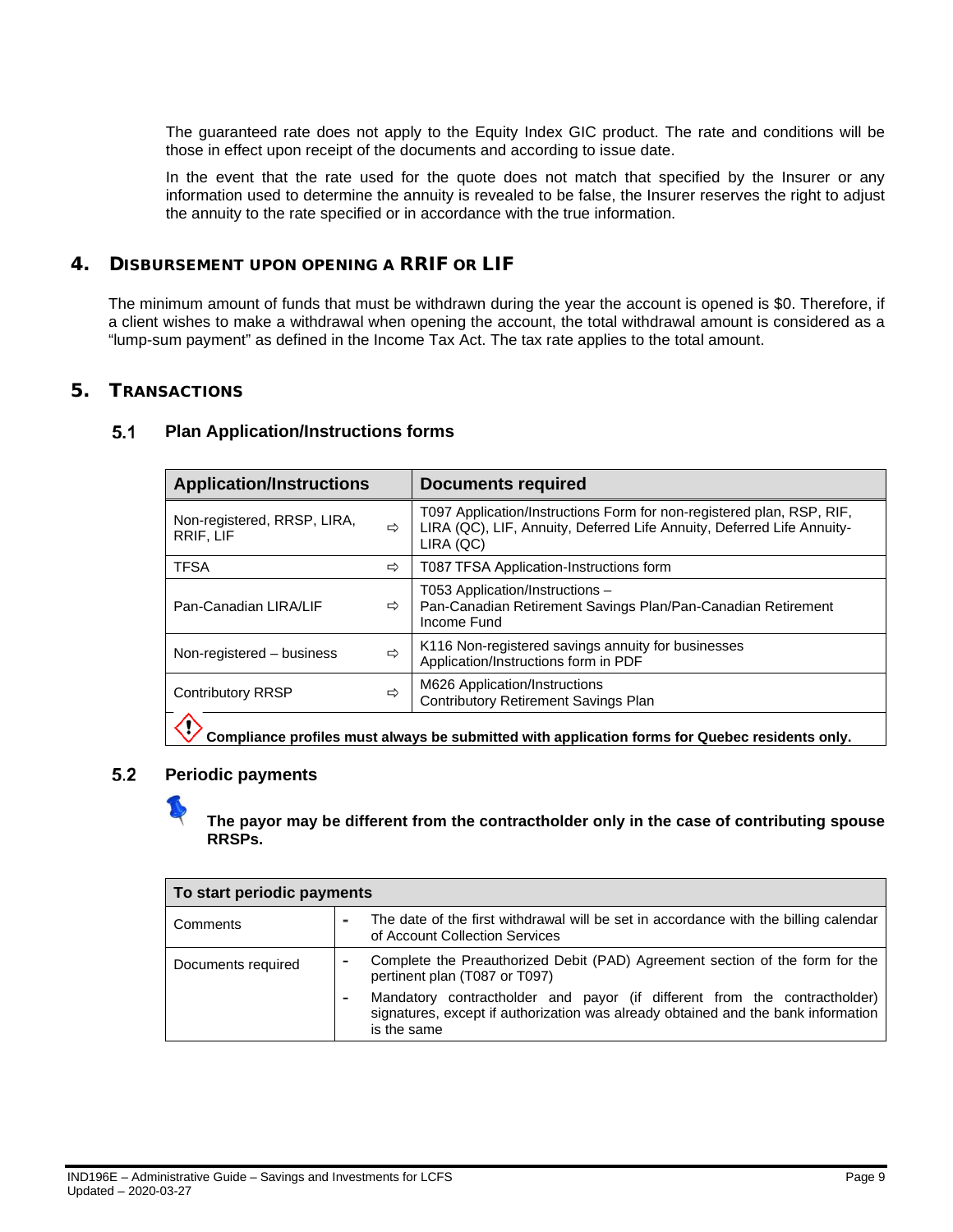| To change periodic payments |  |                                                                                              |  |  |  |
|-----------------------------|--|----------------------------------------------------------------------------------------------|--|--|--|
| Comments                    |  | Changes to the payment date, amount or frequency must be done 14 days before<br>the PAD date |  |  |  |
| Documents required          |  | IND073E Change or Termination of the Preauthorized Debit (PAD) Agreement<br>form             |  |  |  |

| To terminate periodic payments |   |                                                                                            |  |  |  |  |
|--------------------------------|---|--------------------------------------------------------------------------------------------|--|--|--|--|
| Comments                       |   | Terminating an existing PAD must be done three business days before the<br>withdrawal date |  |  |  |  |
| Documents required             | - | IND073E Change or Termination of the Preauthorized Debit (PAD) Agreement<br>torm           |  |  |  |  |

#### <span id="page-9-0"></span> $5.3$ **Cash deposits by cheque**

| Comments           | Post-dated cheques are not accepted<br>A cheque from an employer is accepted for RRSPs only, provided<br>that it is for vacation pay, a bonus or retroactive pay. |
|--------------------|-------------------------------------------------------------------------------------------------------------------------------------------------------------------|
| Documents required | It must be a personalized cheque                                                                                                                                  |

#### <span id="page-9-1"></span> $5.4$ **Single payments**

**The payor may be different from the contractholder only in the case of contributing spouse RRSPs.**

| Comments           |  | It takes up to three business days to withdraw funds from the bank account after<br>the date the request is processed                                                                    |
|--------------------|--|------------------------------------------------------------------------------------------------------------------------------------------------------------------------------------------|
|                    |  | The withdrawal cannot be made from a business account or a third-party account<br>(except for a spousal RRSP)                                                                            |
| Documents required |  | Complete the Preauthorized Debit (PAD) Agreement section of the form for the<br>pertinent plan (T087 or T097)                                                                            |
|                    |  | Mandatory contractholder or payor (if different from the contractholder)<br>signatures, except if authorization was already obtained for the PAD and the bank<br>information is the same |

#### <span id="page-9-3"></span><span id="page-9-2"></span> $5.5$ **Transfers**

#### $5.5.1$ *Internal savings and investments transfer*

| Transfer from one contract to another contract |                                                                                                                                                          |  |  |
|------------------------------------------------|----------------------------------------------------------------------------------------------------------------------------------------------------------|--|--|
| Comments                                       | Non-registered to TFSA                                                                                                                                   |  |  |
|                                                | Non-registered to RRSP                                                                                                                                   |  |  |
|                                                | <b>TFSA to RRSP</b>                                                                                                                                      |  |  |
|                                                | <b>TFSA to Non-registered</b>                                                                                                                            |  |  |
| Documents required                             | T087 TFSA Application-Instructions form OR                                                                                                               |  |  |
|                                                | T097 Application/Instructions Form for non-registered plan, RSP, RIF, LIRA (QC),<br>LIF, Annuity, Deferred Life Annuity, Deferred Life Annuity-LIRA (QC) |  |  |

**The transfer from an investment account to a Daily Interest Account within the same**  ∕ï **contract is only authorized if it deals with a different contract.**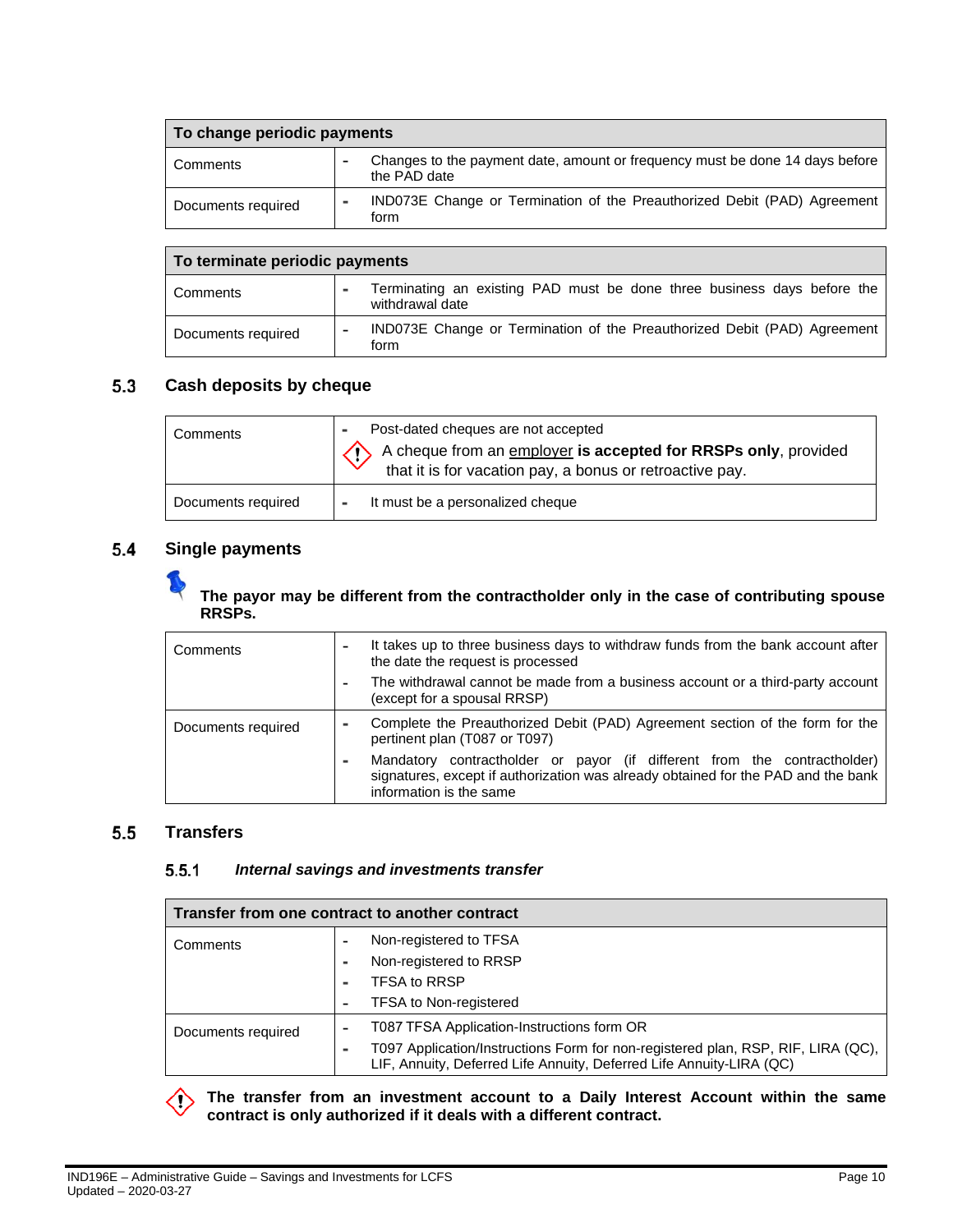| $\mid$ Transfer within the same contract |                                  |  |
|------------------------------------------|----------------------------------|--|
| Comments                                 | N/A                              |  |
| Documents required                       | K044 Inter-account Transfer form |  |

**The transfer from an investment account to a Daily Interest Account under the same contract is only authorized in the Daily Interest Account for Investment Accounts.**

#### <span id="page-10-0"></span> $5.5.2$ *Transfer from one investment account to another investment account and Transfer of the 10% penalty-free portion to the purchase fee series*

| Comments           |                          | Allowed for the following plans: RRSP, TFSA, LIRA/LRSP, RRIF and LIF |
|--------------------|--------------------------|----------------------------------------------------------------------|
| Documents required | $\overline{\phantom{0}}$ | K044 Inter-account Transfer form                                     |

The transfer from an investment account to a Daily Interest Account under the same **contract is only authorized in the Daily Interest Account for Investment Accounts.**

#### <span id="page-10-1"></span> $5.5.3$ *Internal transfer of a death benefit (deceased savings contractholder)*

| Comments           | The beneficiary makes the request to have the deceased contractholder's funds<br>paid to him or her<br>If the deceased contractholder also owned a RRIF or a LIF, and the minimum                                                                                          |
|--------------------|----------------------------------------------------------------------------------------------------------------------------------------------------------------------------------------------------------------------------------------------------------------------------|
|                    | disbursement amount has not been withdrawn, the annuitant's estate receives the<br>payment and the tax slips will be issued on the basis of the minimum amount                                                                                                             |
| Documents required | Forward to Savings and Financial Services:                                                                                                                                                                                                                                 |
|                    | An Application/Instructions form with the Source of Funds section duly<br>$\Rightarrow$<br>completed. Check the "Transfer from another institution" box and enter the<br>name of the institution: La Capitale "Death and the name of the deceased"<br>(T053, T087 or T097) |
|                    | Consult "Death of the contractholder" in the Administrative Rules section to obtain<br>the list of documents to forward to the Death Benefits department                                                                                                                   |
|                    | Death of the contractholder                                                                                                                                                                                                                                                |

#### <span id="page-10-2"></span> $5.5.4$ *Transfer of an RRSP loan*

| Comments           | Submit the loan request and supporting documents directly to a B2B Bank by the<br>contribution deadline for the current year                             |
|--------------------|----------------------------------------------------------------------------------------------------------------------------------------------------------|
| Documents required | T097 Application/Instructions Form for non-registered plan, RSP, RIF, LIRA (QC),<br>LIF, Annuity, Deferred Life Annuity, Deferred Life Annuity-LIRA (QC) |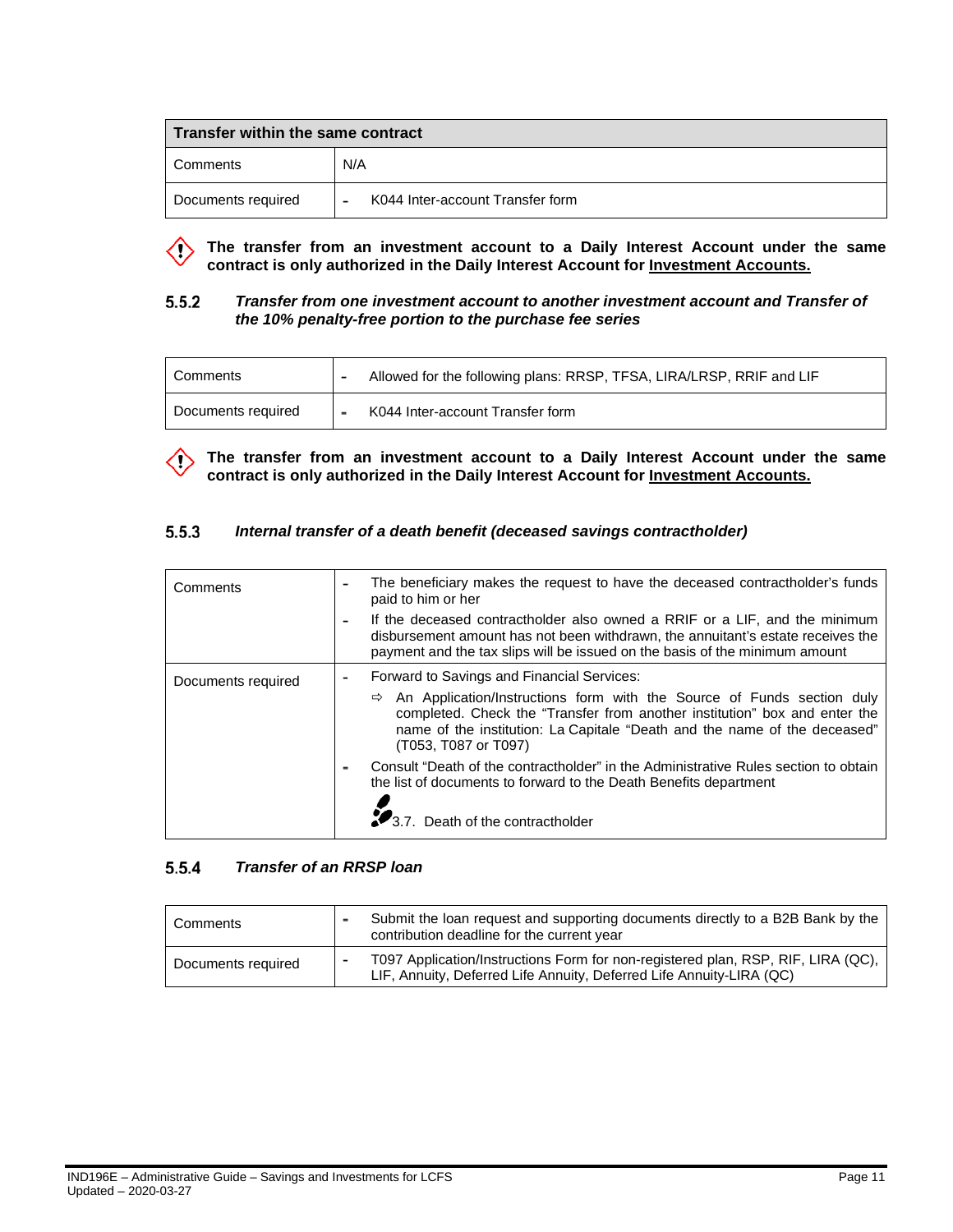#### <span id="page-11-0"></span> $5.5.5$ *Transfer from another institution*

- 
- Transfer forms (T2033, T2151 and others) are forwarded directly by advisors to the other institution or employer.
- Forms rejected by the other financial institution are sent by the Administration to advisors by email so they can do the necessary follow-up.
- Requests pending for four months for which funds have not been received are automatically cancelled without notice.

| <b>Funds from another institution</b> |                                                                                                                                                                                                                                                                                                                                                    |  |
|---------------------------------------|----------------------------------------------------------------------------------------------------------------------------------------------------------------------------------------------------------------------------------------------------------------------------------------------------------------------------------------------------|--|
| Comments                              | N/A                                                                                                                                                                                                                                                                                                                                                |  |
| Documents required                    | T2033 form OR<br>Authorization for the transfer of non-registered funds<br>If the transfer is from a LIRA/LRSP or a LIF, you must complete all of<br>Section C - Recipient and indicate the legal jurisdiction (federal, Quebec,<br>Ontario, etc.) The content of this section is in compliance with the<br>Transfer of Locked-in Funds Agreement. |  |

| <b>Funds from the employer</b> |                                                                                                                                                                    |  |
|--------------------------------|--------------------------------------------------------------------------------------------------------------------------------------------------------------------|--|
| Comments                       | N/A                                                                                                                                                                |  |
| Documents required             | $T2151$ form<br>IND090E Transfer of Locked-in Funds Agreement form and in Section 3<br>Recipient, indicate the legal jurisdiction (federal, Quebec, Ontario, etc.) |  |

|                    |   |        |                                                       | Funds from an employer - Retiring allowance (including unused sick leave)                                                 |
|--------------------|---|--------|-------------------------------------------------------|---------------------------------------------------------------------------------------------------------------------------|
| Comments           | ٠ |        |                                                       | Amounts transferred to a registered plan                                                                                  |
| Documents required |   |        |                                                       | In the Source of Funds section of T097                                                                                    |
|                    |   |        |                                                       | $\Box$ Transfer from another financial institution or employer (Attach the appropriate form with a copy of the statement) |
|                    |   | Amount | <b>Maturity date</b><br>of investment<br>(YYYY/MM/DD) | Name of financial institution or employer                                                                                 |
|                    |   |        |                                                       | 2                                                                                                                         |
|                    |   |        |                                                       |                                                                                                                           |
|                    |   |        |                                                       |                                                                                                                           |
|                    |   |        |                                                       |                                                                                                                           |
|                    |   |        |                                                       |                                                                                                                           |
|                    |   |        |                                                       |                                                                                                                           |



**Check the** *Transfer from another financial institution or employer* **box** 

2 In the Name of financial institution or employer field, enter : *Retiring allowance*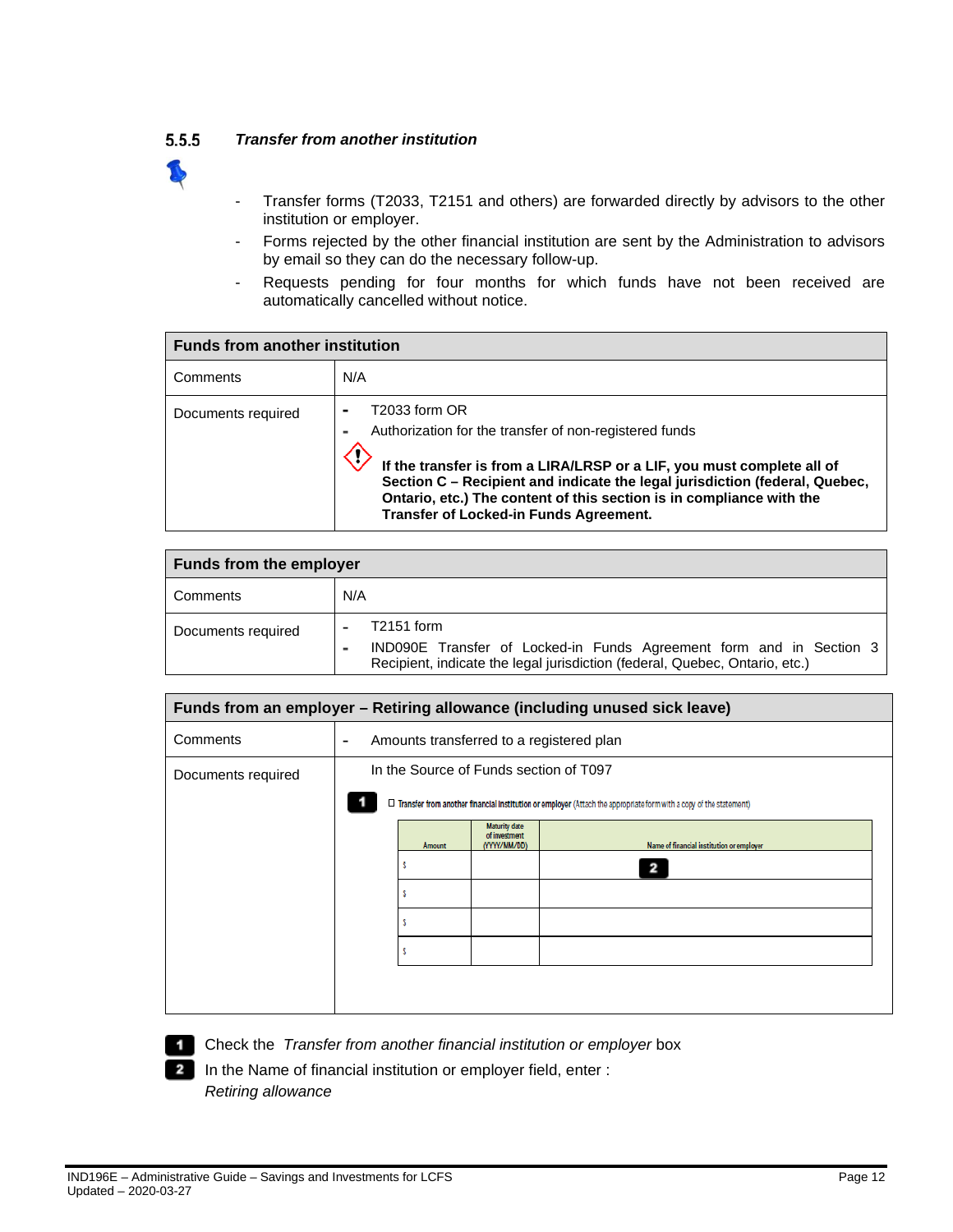| Funds from an employer following a death |                                                                      |                                                       |                                                                                                                                                                                                                                                  |
|------------------------------------------|----------------------------------------------------------------------|-------------------------------------------------------|--------------------------------------------------------------------------------------------------------------------------------------------------------------------------------------------------------------------------------------------------|
| Comments                                 | N/A                                                                  |                                                       |                                                                                                                                                                                                                                                  |
| Documents required                       | Refer to the Locked-in Plans Guide<br>-<br>T2151 form<br>۰<br>Amount | <b>Maturity date</b><br>of Investment<br>(YYYY/MM/DD) | In forms T053, T087 or T097, in the Source of Funds section<br>□ Transfer from another financial institution or employer (Attach the appropriate form with a copy of the statement)<br>Name of financial institution or employer<br>$\mathbf{z}$ |

**Check the** *Transfer from another institution or an employer* **box** 

In the *Name of financial institution or employer* field, enter: *Death* with the name of the deceased

| Funds from another institution following a death |                                                                                                                                                                                                                                                                                                                                    |  |
|--------------------------------------------------|------------------------------------------------------------------------------------------------------------------------------------------------------------------------------------------------------------------------------------------------------------------------------------------------------------------------------------|--|
| Comments                                         | N/A                                                                                                                                                                                                                                                                                                                                |  |
| Documents required                               | Refer to the Locked-in Plans Guide<br>T2033 form<br>If the transfer is from a LIRA/LRSP or a LIF, you must complete all of<br>Section C - Recipient and indicate the legal jurisdiction (federal, Quebec,<br>Ontario, etc.) The content of this section is in compliance with the<br><b>Transfer of Locked-in Funds Agreement.</b> |  |

| Funds from another institution following separation |                          |                                                                                                                                                           |  |
|-----------------------------------------------------|--------------------------|-----------------------------------------------------------------------------------------------------------------------------------------------------------|--|
| Comments                                            | ۰                        | RRSP, LIRA, RRIF and LIF                                                                                                                                  |  |
| Documents required                                  | ٠                        | Refer to the Locked-in Plans Guide<br>AND                                                                                                                 |  |
|                                                     | $\overline{\phantom{0}}$ | IND089E Change of information regarding contributing spouse or common-law<br>spouse form                                                                  |  |
|                                                     |                          | Consult "Divorce or breakdown of a conjugal relationship" in the Administrative<br>Rules section to obtain the list of documents to attach to the request |  |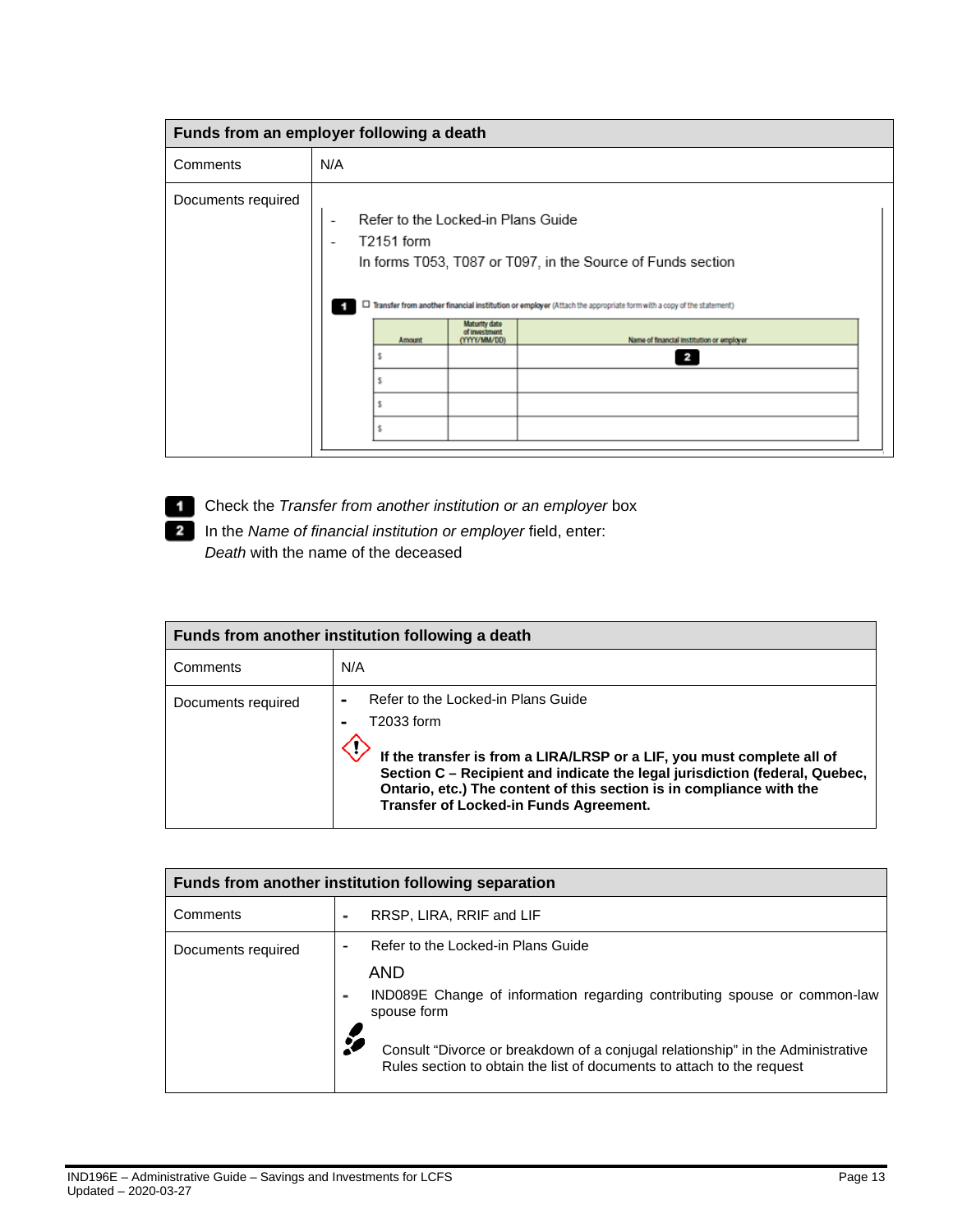| <b>Funds from a DLA</b>                                                    |                                                                                                                                                                                          |
|----------------------------------------------------------------------------|------------------------------------------------------------------------------------------------------------------------------------------------------------------------------------------|
| Comments<br>-                                                              | Submit the request to Life Insurance                                                                                                                                                     |
| $\overline{\phantom{a}}$<br>Documents required<br>$\overline{\phantom{0}}$ | T097 Application/Instructions Form for non-registered plan, RSP, RIF, LIRA (QC),<br>LIF, Annuity, Deferred Life Annuity, Deferred Life Annuity-LIRA (QC)<br>The Life sector's T2033 form |

| Funds from life insurance (non-registered) |  |                                                                                                                            |
|--------------------------------------------|--|----------------------------------------------------------------------------------------------------------------------------|
| Comments                                   |  | Submit the request to Life Insurance                                                                                       |
| Documents required                         |  | T027 Transfer request form - La Capitale Financial Security Insurance Company<br>to La Capitale Civil Service Insurer Inc. |

#### <span id="page-13-0"></span> $5.5.6$ *Outgoing transfer*

A seven-day conservation period is allocated before carrying out the transfer on the maturity date or after the processing date

### **Notification of advisor:**

- Advisors are notified by notebook that an outgoing transfer request is in progress.
- If no specific instructions are received from the advisor within seven days, the transfer is carried out as requested.

### **Request processed:**

When the transfer request is received a maximum of 21 days after the investment maturity date, the request is processed on the maturity date.

### **Request denied:**

- When the transfer request is received more than 30 days before the investment maturity date, the request is denied and a notice is sent to the financial institution.
- Transfer forms signed by the contractholder more than 6 months earlier are denied and a notice is sent to the financial institution.

#### <span id="page-13-2"></span><span id="page-13-1"></span> $5.6$ **Withdrawals**

#### $5.6.1$ *From Savings*

| Comments           | When funds are withdrawn from an investment account, they are deposited in the<br>client's bank account within three business days following the date that the unit value<br>is known. |
|--------------------|----------------------------------------------------------------------------------------------------------------------------------------------------------------------------------------|
| Documents required | IND136E Request for Cash Withdrawal form<br>$\overline{\phantom{0}}$                                                                                                                   |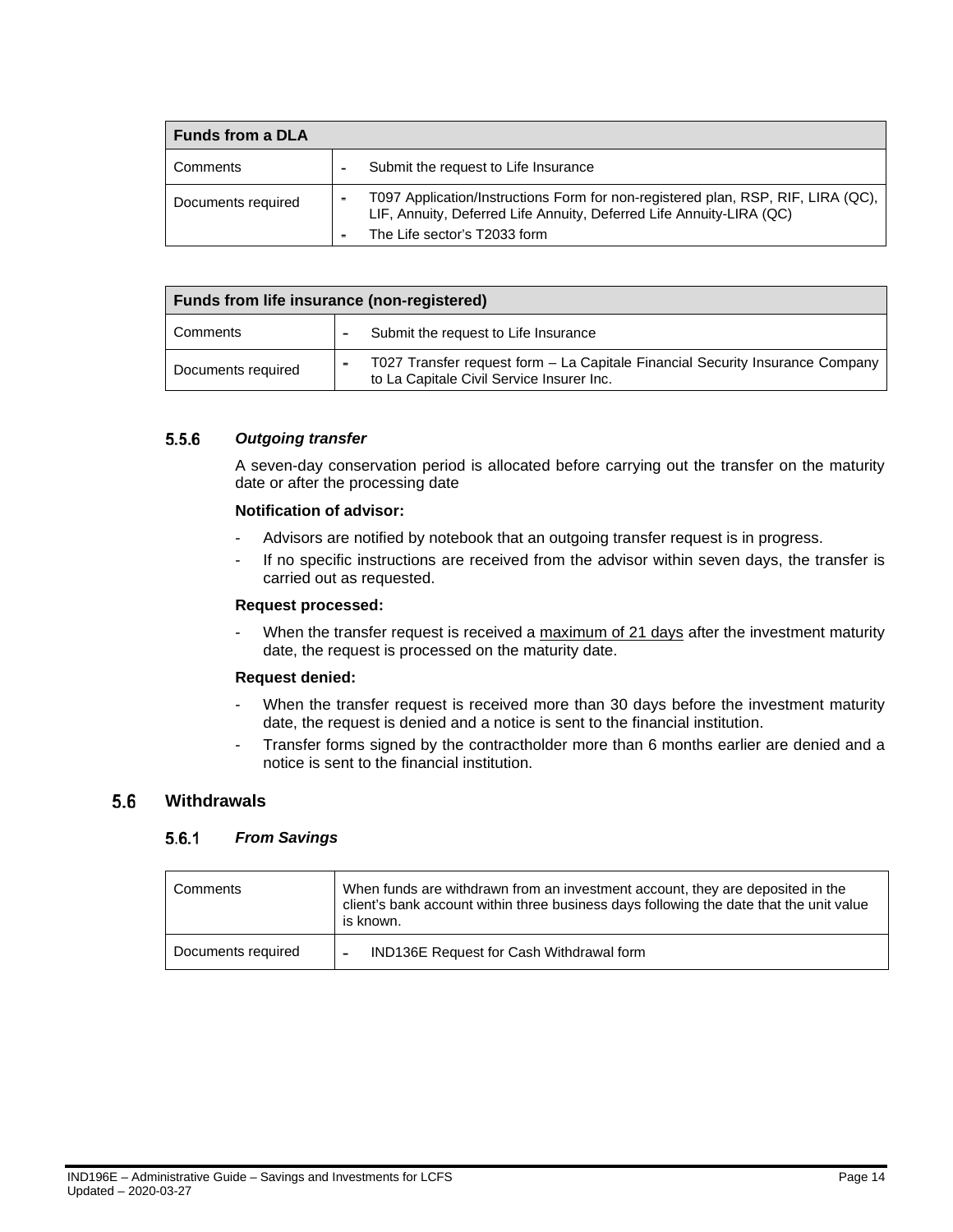#### <span id="page-14-0"></span> $5.7$ **Conversion to a registered RRIF, LIF or annuity**

| 71                 | Registered plans at the latest by December 31 of the year in which the contractholder turns age                                                                                                                                                                                                                                                                  |
|--------------------|------------------------------------------------------------------------------------------------------------------------------------------------------------------------------------------------------------------------------------------------------------------------------------------------------------------------------------------------------------------|
| Comments           | Conversion of an RRSP to a RRIF<br>Conversion of a Quebec LIRA to a Quebec LIF<br>Conversion of a pan-Canadian LIRA to a pan-Canadian LIF<br>In February of the year in question, a letter is sent to clients informing them of the<br>conversion.<br>Various reminders are sent to the advisor.                                                                 |
| Documents required | T053 Application/Instructions Pan-Canadian Retirement Savings Plan/Pan-<br>Canadian Retirement Income Fund OR<br>T097 Application/Instructions Form for non-registered plan, RSP, RIF, LIRA (QC),<br>LIF, Annuity, Deferred Life Annuity, Deferred Life Annuity-LIRA (QC)<br>Personalized cheque specimen<br>Compliance profile for Quebec resident clients only |

| 71                 | Registered plans at the latest by December 31 of the year in which the contractholder turns age                                                                                                                                                                                                             |
|--------------------|-------------------------------------------------------------------------------------------------------------------------------------------------------------------------------------------------------------------------------------------------------------------------------------------------------------|
| Comments           | Conversion of an RRSP to an annuity<br>Conversion of a Quebec LIRA to an annuity<br>Conversion of a pan-Canadian LIRA/LRSP to an annuity<br>In February of the year in question, a letter is sent to clients informing them of the<br>conversion.<br>Various reminders are sent to the advisor.             |
| Documents required | T053 Application/Instructions - Pan-Canadian Retirement Savings Plan/Pan-<br>Canadian Retirement Income Fund OR<br>T097 Application/Instructions Form for non-registered plan, RSP, RIF, LIRA (QC),<br>LIF, Annuity, Deferred Life Annuity, Deferred Life Annuity-LIRA (QC)<br>Personalized cheque specimen |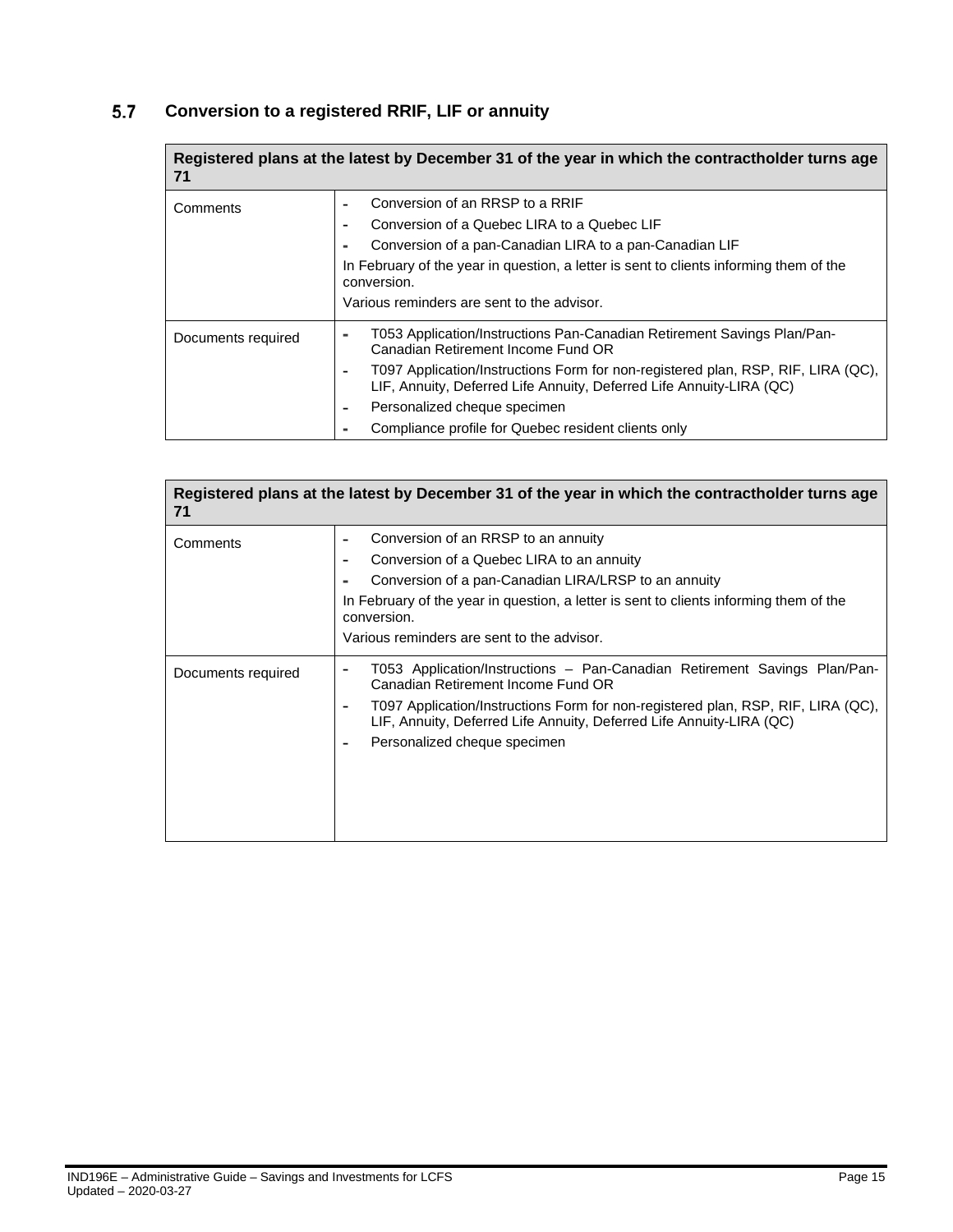#### <span id="page-15-1"></span><span id="page-15-0"></span>5.8 **Changes to the client file – contact information and other changes**

#### $5.8.1$ *Date of birth*

- Forward a copy of one of the following documents to head office:
- Driver's licence
- Health insurance card
- **Passport**

#### <span id="page-15-2"></span>5.8.2 *Social Insurance Number*

- Forward proof of the Social Insurance Number to head office.

#### <span id="page-15-3"></span> $5.8.3$ *Beneficiary*

- Complete the IND048E Change of Beneficiary form and have it signed. Then, forward it to head office.

#### <span id="page-15-4"></span>5.8.4 *Bank information*

- Complete the IND073E Change or termination PDA, the Change of Bank Information section and have it signed. Then, forward it to head office.

#### <span id="page-15-5"></span>5.8.5 *Change of address and telephone number outside Canada*

- Complete the IND047E Change of Mailing Address and Email Address form and have it signed.
- When the client's new address or telephone number is outside Canada, you **must**  complete the IND040E Verification of Tax Classification (FATCA AND CRS) form and have it signed if the client has a non-registered plan.

#### <span id="page-15-6"></span>5.8.6 *Disbursement from a RRIF or LIF*

Ten days' notification before the scheduled disbursement date is required to make a change.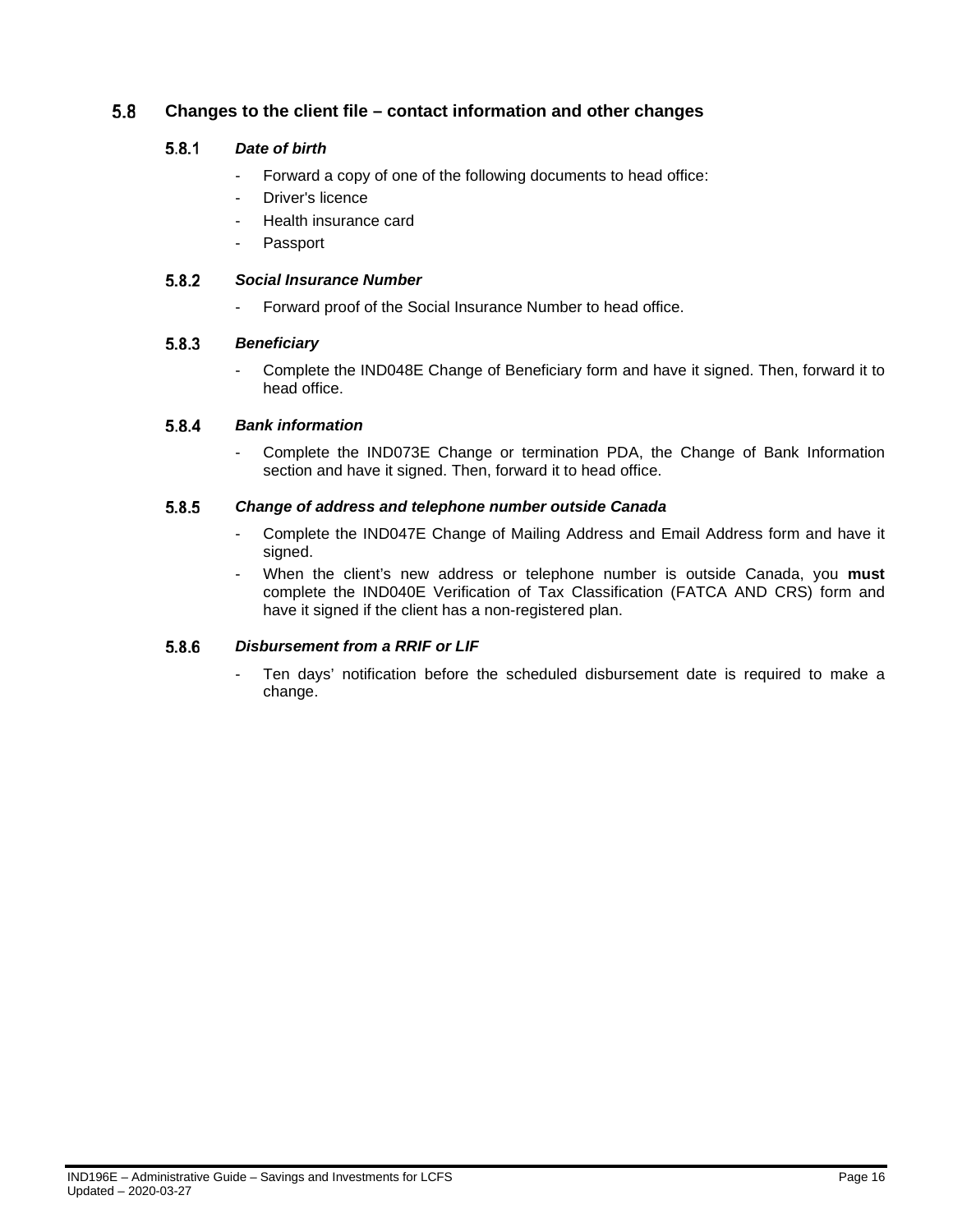### <span id="page-16-0"></span>6. DOCUMENTS, SAVINGS STATEMENT AND TAX SLIPS

All documents are sent to clients according to the *Insurer's preferred format*.

#### <span id="page-16-1"></span> $6.1$ **Contract**

A contract is issued when a new plan is set up.

For pan-Canadian plans, a federally regulated framework contract is issued.

For Quebec LIRAs and LIFs, only the contract is issued.

#### <span id="page-16-2"></span> $6.2$ **Rider**

### **For locked-in plans**

For plans under jurisdictions outside Quebec, a rider is included with the pan-Canadian contract. It stipulates the tax and legal specificities for each jurisdiction.

### **For an immediate annuity**

When an immediate annuity is issued, a rider is issued which stipulates the annuity disbursement terms.

#### <span id="page-16-4"></span><span id="page-16-3"></span> $6.3$ **Investment certificate**

A certificate is issued for all GICs, Equity Index GICs and investment accounts.

#### $6.3.1$ *At issue*

A certificate is issued for all new products and new deposits, including investment accounts.

#### <span id="page-16-5"></span> $6.3.2$ *At renewal*

Unless otherwise noted, the client has 21 days from the investment maturity date to make changes free of charge. After this time has elapsed, changes can no longer be made. However, if the investment is redeemable, it can be amended, but certain fees and penalties may apply.

With compound interest GICs, the investment amount plus the interest is renewed.

For simple interest GICs, the *investment amount* is renewed only, except for terms less than one year.

#### $6.3.3$ *Inter-investment account transfer*

- An investment certificate shows all transactions.

#### <span id="page-16-7"></span><span id="page-16-6"></span> $6.4$ **Transaction confirmation**

The transaction confirmation is issued to confirm transactions in the Cash Account for amounts of \$10 or more and to detail the fees and penalties applying to withdrawals.

Three transaction types are covered by a transaction confirmation:

- **Deposits**
- **Withdrawals**
- Internal transfers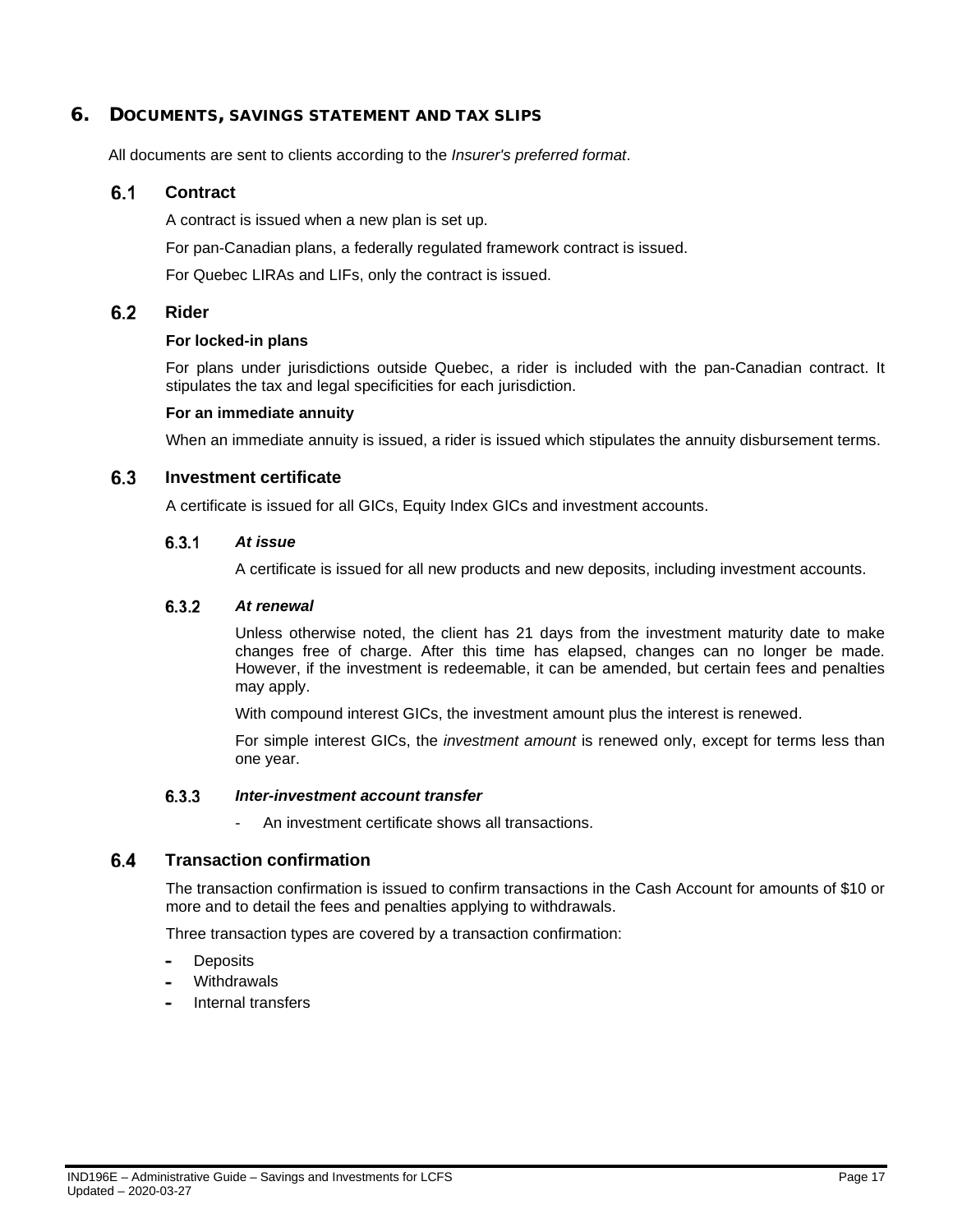#### <span id="page-17-0"></span> $6.4.1$ *Deposits*

- All cash deposits
- With the first periodic deposit

#### <span id="page-17-1"></span> $6.4.2$ *Withdrawals*

- All cash withdrawals
- RRIF and LIF disbursements

#### <span id="page-17-2"></span> $6.4.3$ *Internal transfers*

- There is no transaction confirmation for transfers to or from the Cash Account.
- For all other accounts, there is a transaction confirmation for the accounts from which the funds come.
- An investment certificate will be issued for the new GIC, Equity Index GIC or investment account.

#### <span id="page-17-3"></span> $6.5$ **Savings statement**

An annual statement of savings is issued on December 31. There is only one statement, which displays the CCSI and CIFS portfolios separately. The full chart of the client's portfolio (\*) and its development are shown.

(\*) *Clients who hold LIFs, the LifeAnew Deferred Life Annuity or a La Capitale Stow & Grow Account receive a separate statement for each of these products.*

The following sections are included:

- Your portfolio
- Summary of your portfolio
- Details of your investments
- Details of your transactions

Clients registered with the *Client Centre* can also consult the electronic statement issued on June 30, while their advisors can do the same through the Advisor Centre.

#### <span id="page-17-4"></span> $6.6$ **LIF statement**

A LIF statement is issued on December 31. It provides a complete snapshot of the developments in the client's portfolio.

There may be a discrepancy between the LIF balance in the statement and the one appearing in the annual savings statement.

This difference is due to the fact that the market value of the portfolio is calculated on a different date for each statement. The value on the savings statement was calculated based on the index or unit value as at December 31, while the value on the LIF statement was calculated based on the index or unit value available on the date preceding the last business day that the Insurer was open at the end of the year. However, this discrepancy has no real impact.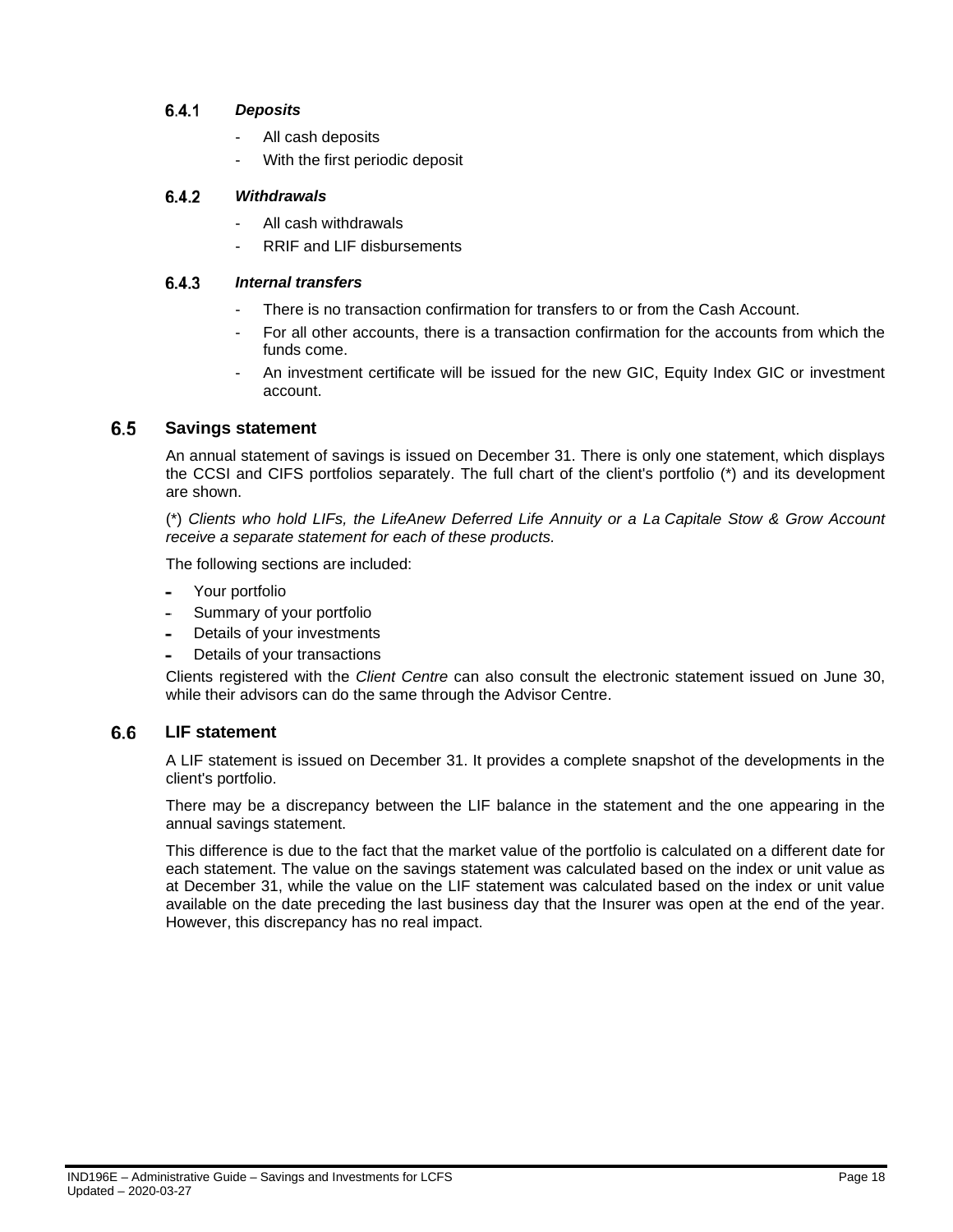### **The following general information is included:**

- Beginning and end of year balance  $\overline{a}$
- Investment income  $\overline{a}$
- Amounts transferred to other retirement savings vehicles
- **Withdrawals**
- Fees and penalties

### **The following specific information is included:**

- Minimum income
- Maximum income
- Temporary income, if applicable  $\overline{a}$

#### <span id="page-18-0"></span> $6.7$ **Annuity statements**

There is no annual statement for annuities.

#### <span id="page-18-1"></span> $6.8$ **Confirmation letter for minimum RRIF payment**

A confirmation letter for the minimum RRIF payment is sent directly to the client in January.

To make changes to the payment, the client must contact customer service.

#### <span id="page-18-2"></span>6.9 **Confirmation letter for term certain annuity payments**

A letter is sent to the client confirming the date the last annuity payment will be made.

#### <span id="page-18-3"></span> $6.10$ **Tax receipts and slips**

A receipt is issued only for RRSP contributions and for each plan. Clients with a contributing contractholder RRSP, a contributing spouse RRSP and a contributory RRSP will receive three receipts if they contributed to each plan in a given period.

The slips are issued when withdrawals from registered plans are made, and for interest income in the non-registered plans. One slip is issued per plan.

There is no slip issued for a Tax-Free Savings Account (TFSA). However, an electronic file is sent to the CRA to confirm deposit and withdrawal transactions in the TFSA.

The employer's contribution to a Contributory RRSP is a taxable benefit. The employer will not deduct taxes on this taxable benefit unless the employee has completed the appropriate form. However, the employer must also declare this benefit on T4 slips and Relevé 1 forms.

Two receipts are issued for RRSP contributions – one for the employee and one for the employer.

Lastly, even if Contributory RRSP receipts are issued separately from personal RRSPs, the employee must declare the total amount on income tax returns.

### **Tax receipts**

- Period covering the first 60 days of the year  $\Rightarrow$  Sent at the beginning of March
- Period following the first 60 days of the year  $\Rightarrow$  Sent at the beginning of January until December 31 of the current year
- -

Other tax receipts are also sent for contractholders who made contributions through payroll deductions or preauthorized debits in the first 60 days of the year.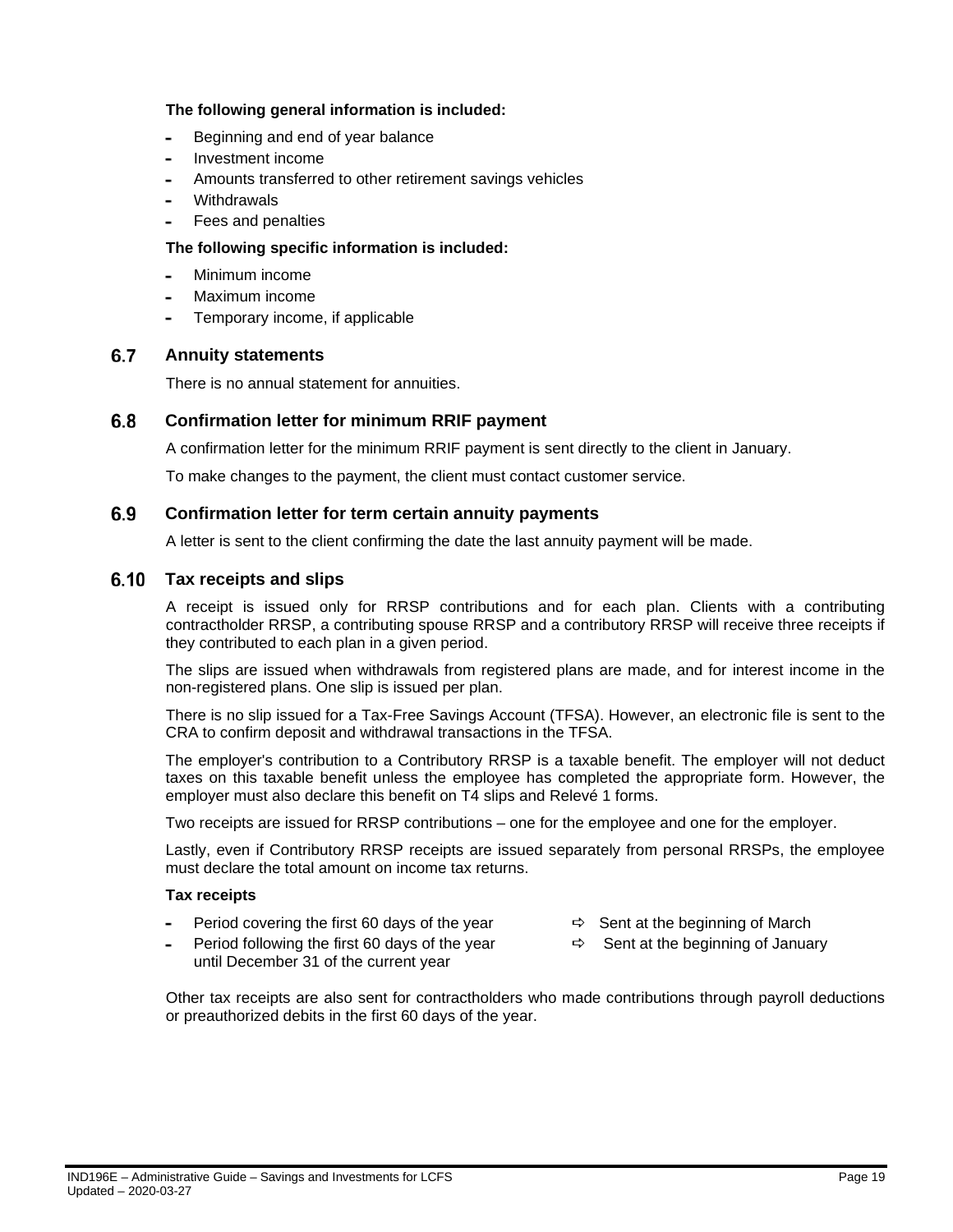### **Details of different tax slips issued**

| <b>Plans</b>                                                                                                 | <b>Explanations</b>                              | Type of slip      |         |  |  |  |
|--------------------------------------------------------------------------------------------------------------|--------------------------------------------------|-------------------|---------|--|--|--|
|                                                                                                              |                                                  | <b>Provincial</b> | Federal |  |  |  |
| <b>Canadian residents</b>                                                                                    |                                                  |                   |         |  |  |  |
| Non-registered                                                                                               | Amount of interest paid for sums above<br>\$50   | Relevé 3          | T5      |  |  |  |
| Retirement pension (non-registered)                                                                          | Portion of interest paid on periodic<br>payments | Relevé 3          | T5      |  |  |  |
| RRSP (contributing contractholder and<br>contributing spouse), Contributory RRSP<br>and LIRA/LRSP            | Withdrawals                                      | Relevé 2          | T4RSP   |  |  |  |
| Retirement pension (registered)                                                                              | Withdrawals                                      | Relevé 2          | T4RSP   |  |  |  |
| RRIF and LIF                                                                                                 | Withdrawals                                      | Relevé 2          | T4RIF   |  |  |  |
|                                                                                                              | <b>Non-resident Canadians</b>                    |                   |         |  |  |  |
| Non-registered                                                                                               | Amount of interest paid for sums above<br>\$50   | N/A               | NR4     |  |  |  |
| RRSP (contributing contractholder and<br>contributing spouse), Contributory RRSP,<br>LIRA/LRSP, RRIF and LIF | Withdrawals                                      | N/A               | NR4     |  |  |  |

The tax slips are sent at the end of February and cover the period from January 1 to December 31 of the current year. Electronic files are sent to the CRA by February 28 at the latest.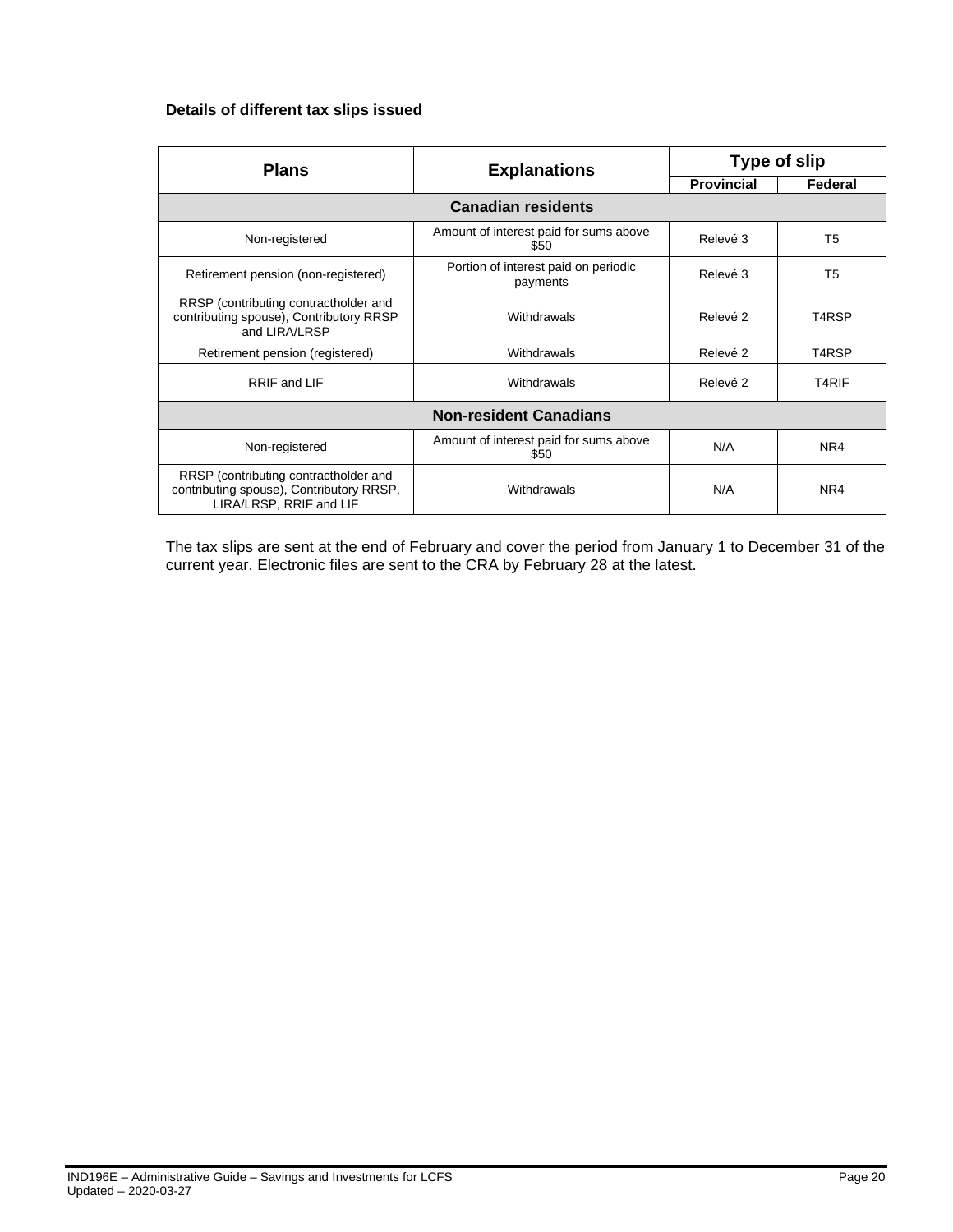# <span id="page-20-0"></span>SCHEDULE A – SIGNATURE REQUIRED AND SENDING DOCUMENTS

Signature required:  $C =$  Contractholder or payor  $B =$  Irrevocable beneficiary

| <b>TRANSACTIONS OR</b>                                                                             |                                                                                                                  | <b>ORIGINAL</b><br><b>COPY</b> |       | <b>HOW SUBMITTED</b>                             |                                                             |                                                             |  |
|----------------------------------------------------------------------------------------------------|------------------------------------------------------------------------------------------------------------------|--------------------------------|-------|--------------------------------------------------|-------------------------------------------------------------|-------------------------------------------------------------|--|
| <b>MODIFICATIONS</b>                                                                               | <b>SIGNATORY</b>                                                                                                 |                                | Paper | <b>Documents</b><br>submitted by<br>email or fax | <b>TELEPHONE</b><br><b>TRANSACTIONS</b>                     | <b>EMAIL</b><br><b>TRANSACTIONS</b>                         |  |
|                                                                                                    | <b>APPLICATION OR INSTRUCTIONS</b>                                                                               |                                |       |                                                  |                                                             |                                                             |  |
| Application                                                                                        | $\mathsf{C}$                                                                                                     | Yes                            | Yes   | <b>No</b>                                        | <b>No</b>                                                   | <b>No</b>                                                   |  |
| Spousal waiver of joint<br>and survivor pension                                                    | Spouse                                                                                                           | <b>No</b>                      | Yes   | Yes                                              | <b>No</b>                                                   | <b>No</b>                                                   |  |
| Revocation of the<br>spousal waiver of joint<br>and survivor pension                               | Spouse                                                                                                           | <b>No</b>                      | Yes   | Yes                                              | <b>No</b>                                                   | <b>No</b>                                                   |  |
| Schedules (LIF)                                                                                    | $\mathsf{C}$                                                                                                     | <b>No</b>                      | Yes   | Yes                                              | <b>No</b>                                                   | <b>No</b>                                                   |  |
| Verification of tax<br>classification (FATCA<br>and CRS)                                           | $\mathsf{C}$                                                                                                     | <b>No</b>                      | Yes   | Yes                                              | <b>No</b>                                                   | <b>No</b>                                                   |  |
| Identification of<br>politically exposed<br>persons and heads of<br>international<br>organizations | $\mathsf{C}$                                                                                                     | <b>No</b>                      | Yes   | Yes                                              | <b>No</b>                                                   | <b>No</b>                                                   |  |
| Modifications at<br>maturity                                                                       | $\mathsf{C}$<br>In the case of<br>investment<br>accounts, GICs or<br><b>Equity Index GICs</b><br>before maturity | <b>No</b>                      | Yes   | Yes                                              | Yes<br>GICs and<br>Equity Index<br>GICs only at<br>maturity | Yes<br>GICs and<br>Equity Index<br>GICs only at<br>maturity |  |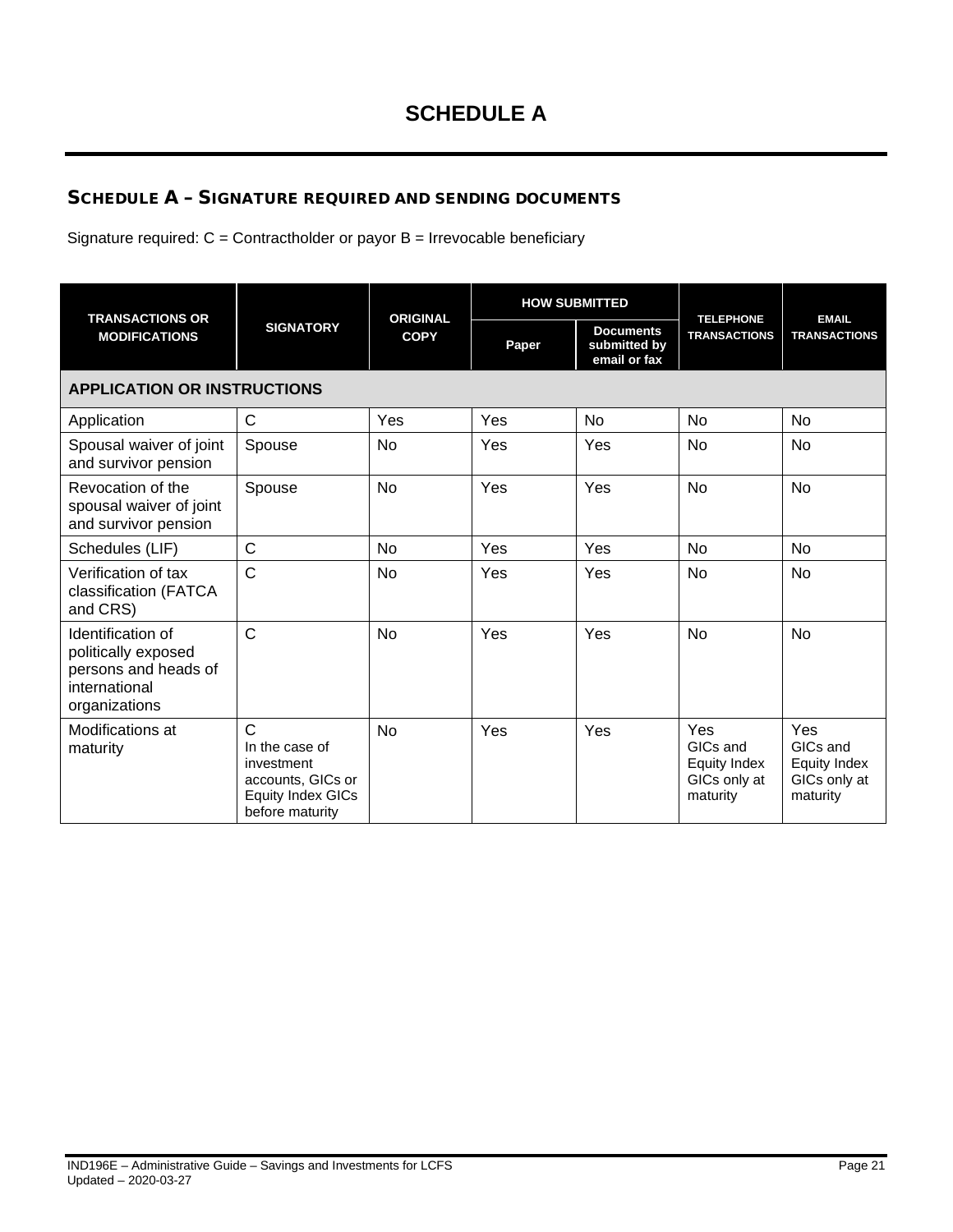| <b>TRANSACTIONS OR</b>               |                                                                                      | <b>ORIGINAL</b><br><b>COPY</b> |       |                                                  | <b>HOW SUBMITTED</b> | <b>TELEPHONE</b>    | <b>EMAIL</b> |
|--------------------------------------|--------------------------------------------------------------------------------------|--------------------------------|-------|--------------------------------------------------|----------------------|---------------------|--------------|
| <b>MODIFICATIONS</b>                 | <b>SIGNATORY</b>                                                                     |                                | Paper | <b>Documents</b><br>submitted by<br>email or fax | <b>TRANSACTIONS</b>  | <b>TRANSACTIONS</b> |              |
|                                      | PREAUTHORIZED DEBIT (PAD) AGREEMENT                                                  |                                |       |                                                  |                      |                     |              |
| Start a PAD                          | C (contractholder or<br>payor)                                                       | Yes                            | Yes   | No                                               | <b>No</b>            | No                  |              |
| Modify a date                        | C (contractholder or<br>payor)                                                       | <b>No</b>                      | Yes   | Yes                                              | Yes                  | Yes                 |              |
| Modify an amount or<br>the frequency | C (contractholder or<br>payor)                                                       | Yes                            | Yes   | No                                               | <b>No</b>            | <b>No</b>           |              |
| Discontinue a PAD                    | C (contractholder or<br>payor)                                                       | No                             | Yes   | Yes                                              | Yes                  | Yes                 |              |
| Single payment                       | Not required if the<br>PAD is already<br>signed and from<br>the same bank<br>account | Yes                            | Yes   | No                                               | <b>No</b>            | <b>No</b>           |              |

| <b>TRANSACTIONS OR</b>               |                                   | <b>ORIGINAL</b> |       | <b>HOW SUBMITTED</b>                             | <b>TRANSACTIONS</b>                    | <b>TRANSACTIONS</b>                |
|--------------------------------------|-----------------------------------|-----------------|-------|--------------------------------------------------|----------------------------------------|------------------------------------|
| <b>MODIFICATIONS</b>                 | <b>SIGNATORY</b>                  | <b>COPY</b>     | Paper | <b>Documents</b><br>submitted by<br>email or fax | <b>ACCEPTER BY</b><br><b>TELEPHONE</b> | <b>ACCEPTED BY</b><br><b>EMAIL</b> |
| <b>WITHDRAWAL</b>                    |                                   |                 |       |                                                  |                                        |                                    |
| Cash Account                         | C<br>B (if applicable)            | <b>No</b>       | Yes   | Yes                                              | Yes                                    | Yes                                |
| <b>GIC</b>                           | $\mathsf{C}$<br>B (if applicable) | <b>No</b>       | Yes   | Yes                                              | Yes                                    | Yes<br>always                      |
| Equity Index GIC (EI<br>GIC)         | C<br><b>B</b> (if applicable)     | No              | Yes   | Yes                                              | Yes                                    | Yes<br>at maturity only            |
| Investment account                   | $\mathsf{C}$<br>B (if applicable) | No              | Yes   | Yes                                              | No                                     | <b>No</b><br>never                 |
| <b>INVESTMENT ACCOUNT TRANSFERS</b>  |                                   |                 |       |                                                  |                                        |                                    |
| Inter-account<br>investment transfer | $\mathsf{C}$                      | <b>No</b>       | Yes   | Yes                                              | <b>No</b>                              | No                                 |
| 10% penalty-free<br>transfer         | $\mathsf{C}$                      | No              | Yes   | Yes                                              | No                                     | No                                 |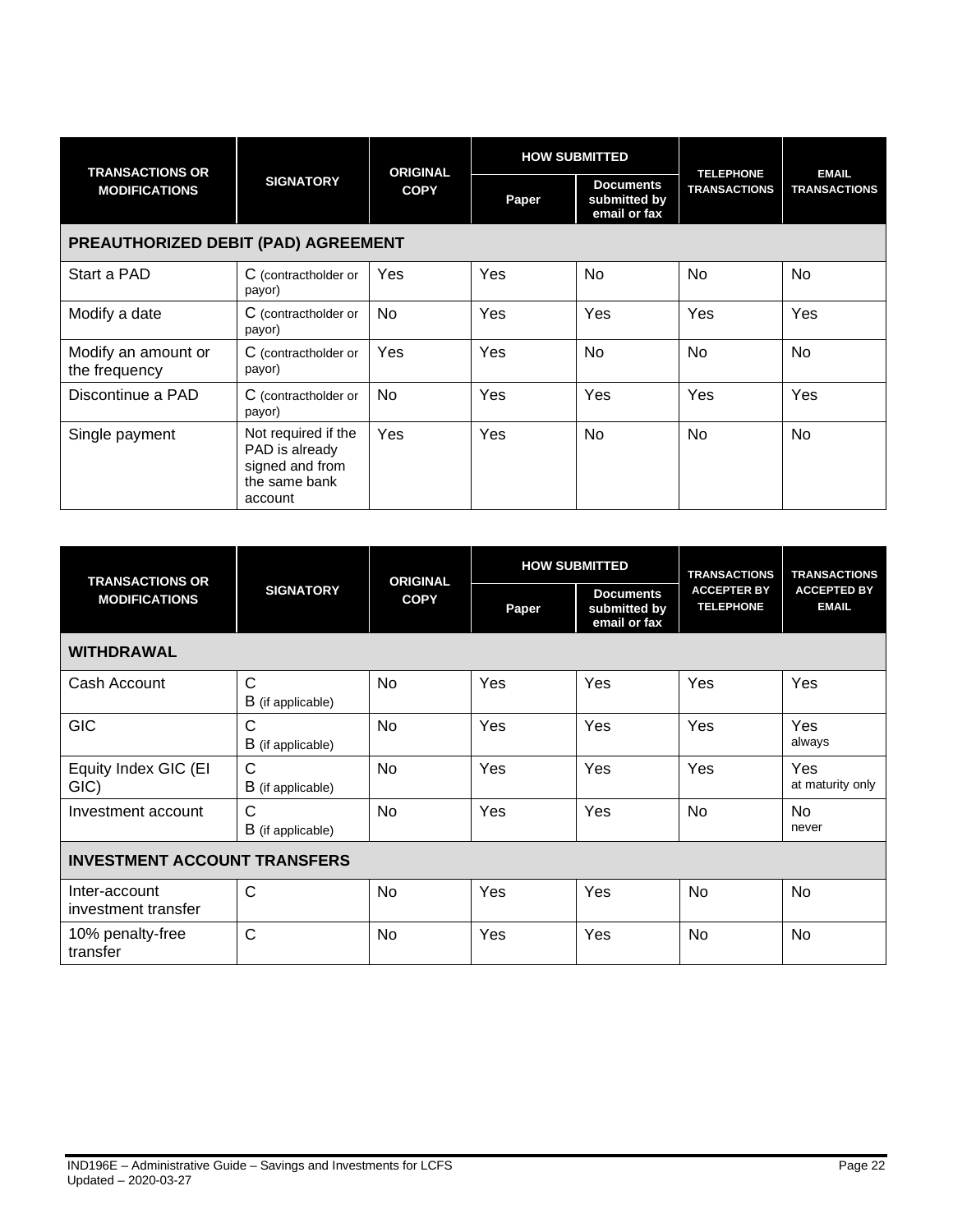| <b>TRANSACTIONS OR</b>                                                                                                          |                                   |             | <b>HOW SUBMITTED</b><br><b>ORIGINAL</b> |                                                  | <b>TRANSACTIONS</b>                    | <b>TRANSACTIONS</b>                |
|---------------------------------------------------------------------------------------------------------------------------------|-----------------------------------|-------------|-----------------------------------------|--------------------------------------------------|----------------------------------------|------------------------------------|
| <b>MODIFICATIONS</b>                                                                                                            | <b>SIGNATORY</b>                  | <b>COPY</b> | Paper                                   | <b>Documents</b><br>submitted by<br>email or fax | <b>ACCEPTER BY</b><br><b>TELEPHONE</b> | <b>ACCEPTED BY</b><br><b>EMAIL</b> |
| <b>TRANSFER</b>                                                                                                                 |                                   |             |                                         |                                                  |                                        |                                    |
| Transfer within the same<br>contract<br><b>AND</b><br>Transfer between<br>contracts                                             | $\mathsf{C}$                      | No          | Yes                                     | Yes                                              | <b>No</b>                              | No                                 |
| T2033, T2151, T2220,<br>T2030, T1036                                                                                            | $\mathsf{C}$<br>B (if applicable) | No          | Yes                                     | Yes                                              | No                                     | No                                 |
| Authorization to transfer<br>non-registered funds                                                                               | C<br>B (if applicable)            | No          | Yes                                     | Yes                                              | No                                     | No                                 |
| Transfer of locked-in<br>funds agreement                                                                                        | $\mathsf{C}$                      | No          | Yes                                     | Yes                                              | No                                     | No                                 |
| Transfer of investment<br>before maturity                                                                                       | $\mathsf C$                       | No          | Yes                                     | Yes                                              | No                                     | No                                 |
| Change of information<br>regarding RRSP/RRIF<br>contributor or common-<br>law spouse at the time of<br>a relationship breakdown | $\mathsf C$                       | No          | Yes                                     | Yes                                              | No                                     | No                                 |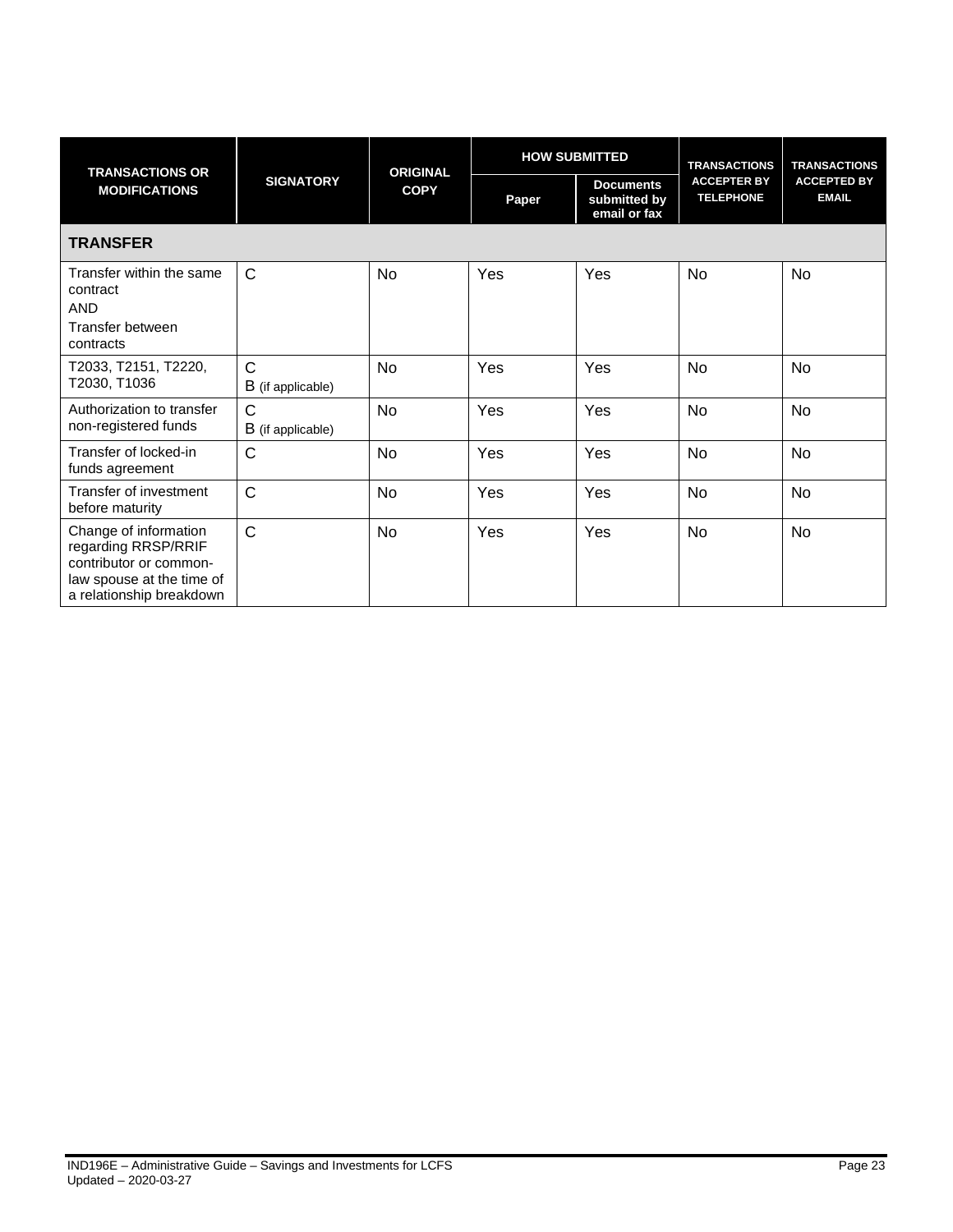|                                                                       |                        |                                |                        | <b>HOW SUBMITTED</b>                             |                                                                                                                                                         |                                                                                                                                                         |
|-----------------------------------------------------------------------|------------------------|--------------------------------|------------------------|--------------------------------------------------|---------------------------------------------------------------------------------------------------------------------------------------------------------|---------------------------------------------------------------------------------------------------------------------------------------------------------|
| <b>TRANSACTIONS OR</b><br><b>MODIFICATIONS</b>                        | <b>SIGNATORY</b>       | <b>ORIGINAL</b><br><b>COPY</b> | Paper                  | <b>Documents</b><br>submitted by<br>email or fax | <b>TELEPHONE</b><br><b>TRANSACTIONS</b>                                                                                                                 | <b>EMAIL</b><br><b>TRANSACTIONS</b>                                                                                                                     |
| <b>RRIF AND LIF DISBURSEMENTS</b>                                     |                        |                                |                        |                                                  |                                                                                                                                                         |                                                                                                                                                         |
| Lump-sum withdrawal<br>RRIF-LIF (a single<br>payment)                 | C<br>B (if applicable) | <b>No</b>                      | Yes                    | Yes                                              | Yes<br>(except if the<br>investments in<br>an Equity<br>Index GIC<br>have matured<br>and not<br>permitted for<br>investment<br>accounts at<br>any time) | Yes<br>(except if the<br>investments in<br>an Equity<br>Index GIC<br>have matured<br>and not<br>permitted for<br>investment<br>accounts at<br>any time) |
| Modification of the<br>minimum withdrawal<br>amount (LIF)             | $\mathsf{C}$           | <b>No</b>                      | Yes                    | Yes                                              | Yes                                                                                                                                                     | Yes                                                                                                                                                     |
| Modification of maximum<br>withdrawal amount (LIF)                    | $\mathsf{C}$           | <b>No</b>                      | Yes                    | Yes                                              | <b>No</b>                                                                                                                                               | No                                                                                                                                                      |
| Temporary income<br>request                                           | $\mathsf C$            | No                             | Yes                    | Yes                                              | <b>No</b>                                                                                                                                               | No                                                                                                                                                      |
| Changing the<br>disbursement date and<br>frequency                    | $\mathsf{C}$           | <b>No</b>                      | Yes                    | Yes                                              | Yes                                                                                                                                                     | Yes                                                                                                                                                     |
| Temporary suspension of<br>payments                                   | $\mathsf{C}$           | No                             | Yes                    | Yes                                              | Yes                                                                                                                                                     | Yes                                                                                                                                                     |
| Tax exemption                                                         | $\mathsf{C}$           | No                             | Government<br>document | <b>No</b>                                        | <b>No</b>                                                                                                                                               | No                                                                                                                                                      |
| Modification of the<br>minimum tax rate                               | $\mathsf{C}$           | <b>No</b>                      | Yes                    | Yes                                              | Yes                                                                                                                                                     | Yes                                                                                                                                                     |
| Special instructions                                                  | $\mathsf{C}$           | Yes                            | Yes                    | <b>No</b>                                        | Yes                                                                                                                                                     | Yes                                                                                                                                                     |
| CONVERSION OF AN RRSP TO A RRIF OR A RRIF TO AN RRSP, IF UNDER AGE 71 |                        |                                |                        |                                                  |                                                                                                                                                         |                                                                                                                                                         |
| Application/Instructions                                              | $\mathsf{C}$           | Yes<br>(Application)           | Yes                    | Yes                                              | No                                                                                                                                                      | No                                                                                                                                                      |
| <b>REGISTERED ANNUITIES</b>                                           |                        |                                |                        |                                                  |                                                                                                                                                         |                                                                                                                                                         |
| Modify the tax rate                                                   | $\mathsf{C}$           | No                             | Yes                    | Yes                                              | No                                                                                                                                                      | No                                                                                                                                                      |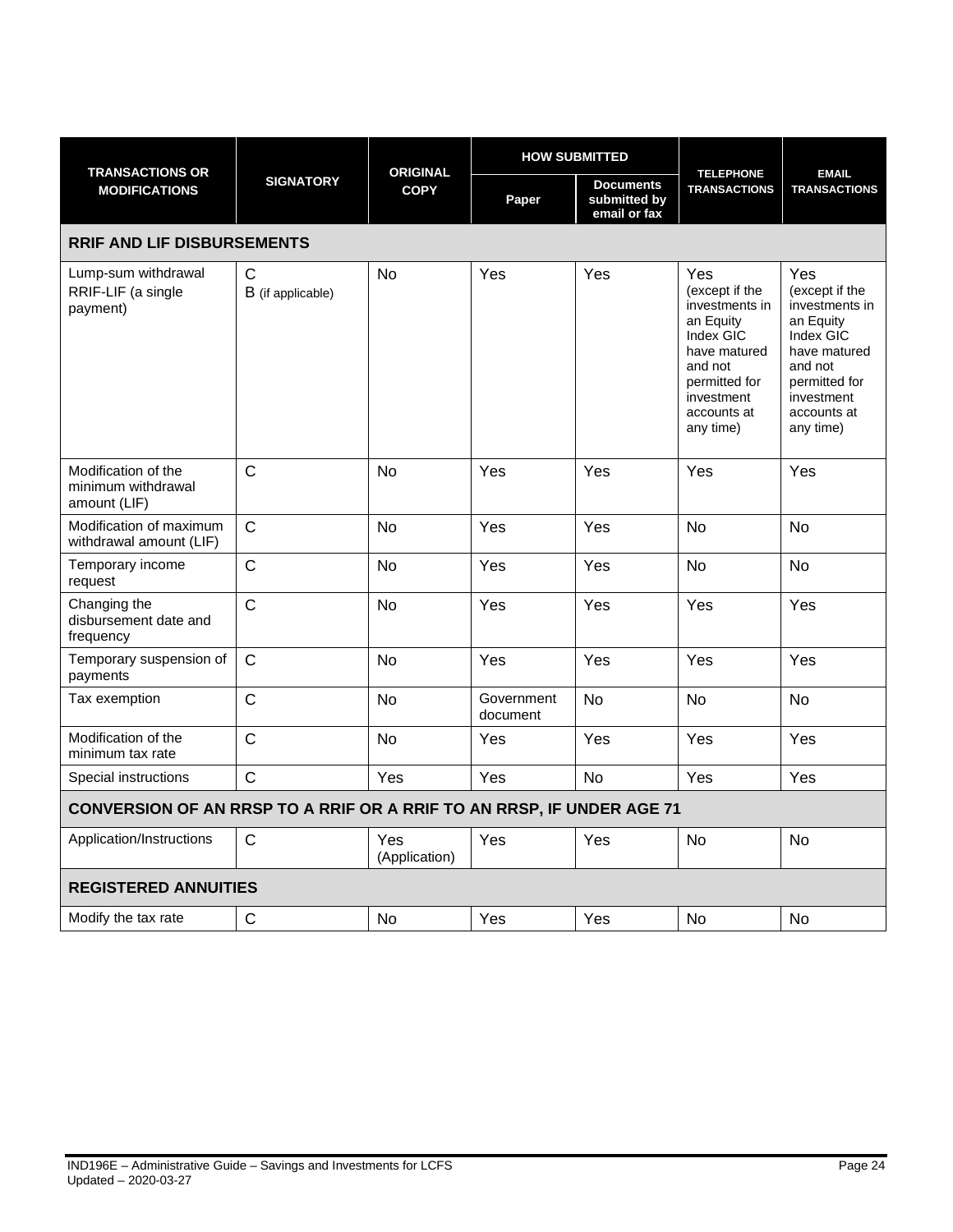| <b>TRANSACTIONS OR</b>                  |                  | <b>ORIGINAL</b> | <b>HOW SUBMITTED</b>  |                                                  | <b>TELEPHONE</b>                 | <b>EMAIL</b>                     |
|-----------------------------------------|------------------|-----------------|-----------------------|--------------------------------------------------|----------------------------------|----------------------------------|
| <b>MODIFICATIONS</b>                    | <b>SIGNATORY</b> | <b>COPY</b>     | Paper                 | <b>Documents</b><br>submitted by<br>email or fax | <b>TRANSACTIONS</b>              | <b>TRANSACTIONS</b>              |
| <b>VARIOUS MODIFICATIONS OR CHANGES</b> |                  |                 |                       |                                                  |                                  |                                  |
| Change of address**                     | C                | No              | Yes                   | Yes                                              | Yes                              | Yes                              |
| Change of bank<br>information           | C                | N <sub>o</sub>  | Yes                   | Yes                                              | Yes<br>but only by the<br>client | Yes<br>but only by the<br>client |
| Change to SIN or birth<br>date          | C                | No              | Yes<br>Proof required | Yes<br>Proof required                            | N <sub>0</sub>                   | <b>No</b>                        |
| Change of beneficiary                   | С                | No              | Yes                   | Yes                                              | No                               | No                               |

\*\* Change of address:

When the client informs us of an address or telephone number change that is outside Canada, it is **mandatory** to have the "Verification of Tax Classification (FATCA and CRS)" form filled out and signed.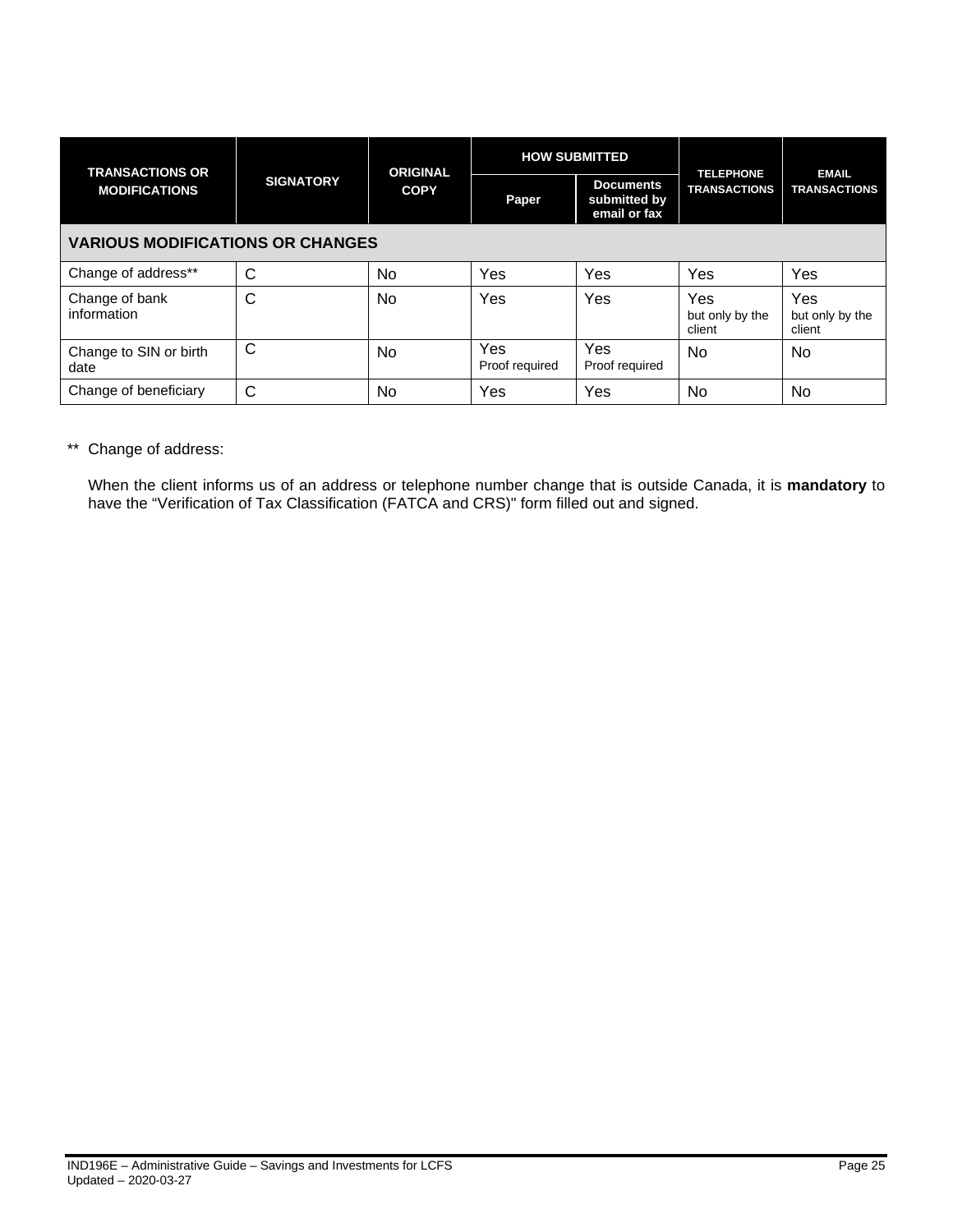# **SCHEDULE B**

# <span id="page-25-0"></span>SCHEDULE B – SERVICE AND TRANSACTION FEES

| <b>Service charges</b>       |                                                                                         |                                   |  |  |  |
|------------------------------|-----------------------------------------------------------------------------------------|-----------------------------------|--|--|--|
| <b>Description</b>           | <b>Details</b>                                                                          | Fees                              |  |  |  |
|                              | Savings statement (if issued 30 days<br>after mailing the first statement)              | \$10                              |  |  |  |
| <b>Copies</b>                | Tax receipt<br>٠<br>GIC.<br>٠<br>Contract<br>п<br>Tax slips<br>٠                        | None                              |  |  |  |
| <b>Written confirmations</b> | Any detailed search<br>٠<br>Rapid microfiche search<br>٠                                | \$25/hour, minimum 1 hour<br>\$10 |  |  |  |
| <b>Miscellaneous</b>         | Photocopy of deposited cheque (fees<br>are reimbursed if endorsement was<br>fraudulent) | \$20                              |  |  |  |

| <b>Transaction fees</b>            |                                                                                                                                                                                                                                             |             |
|------------------------------------|---------------------------------------------------------------------------------------------------------------------------------------------------------------------------------------------------------------------------------------------|-------------|
| <b>Description</b>                 | <b>Details</b>                                                                                                                                                                                                                              | <b>Fees</b> |
| Withdrawals<br>(Cash and GIC only) | One free cash withdrawal per year<br>from daily interest accounts only<br>RRIF and LIF disbursements are<br>٠.<br>not considered cash withdrawals.<br>There are no fees for<br>disbursements.<br>Some fees and penalties may<br>٠<br>apply. | \$15        |
| <b>Back-end load</b>               | RRSPs, RRIFs and TFSAs                                                                                                                                                                                                                      | \$65        |
| (transfer to another institution)  | LIRAs and LIFs                                                                                                                                                                                                                              | \$50        |
| <b>Closure fees</b>                | RRSPs, RRIFs and TFSAs                                                                                                                                                                                                                      | \$25        |
| <b>Miscellaneous</b>               | NSF cheque                                                                                                                                                                                                                                  | None        |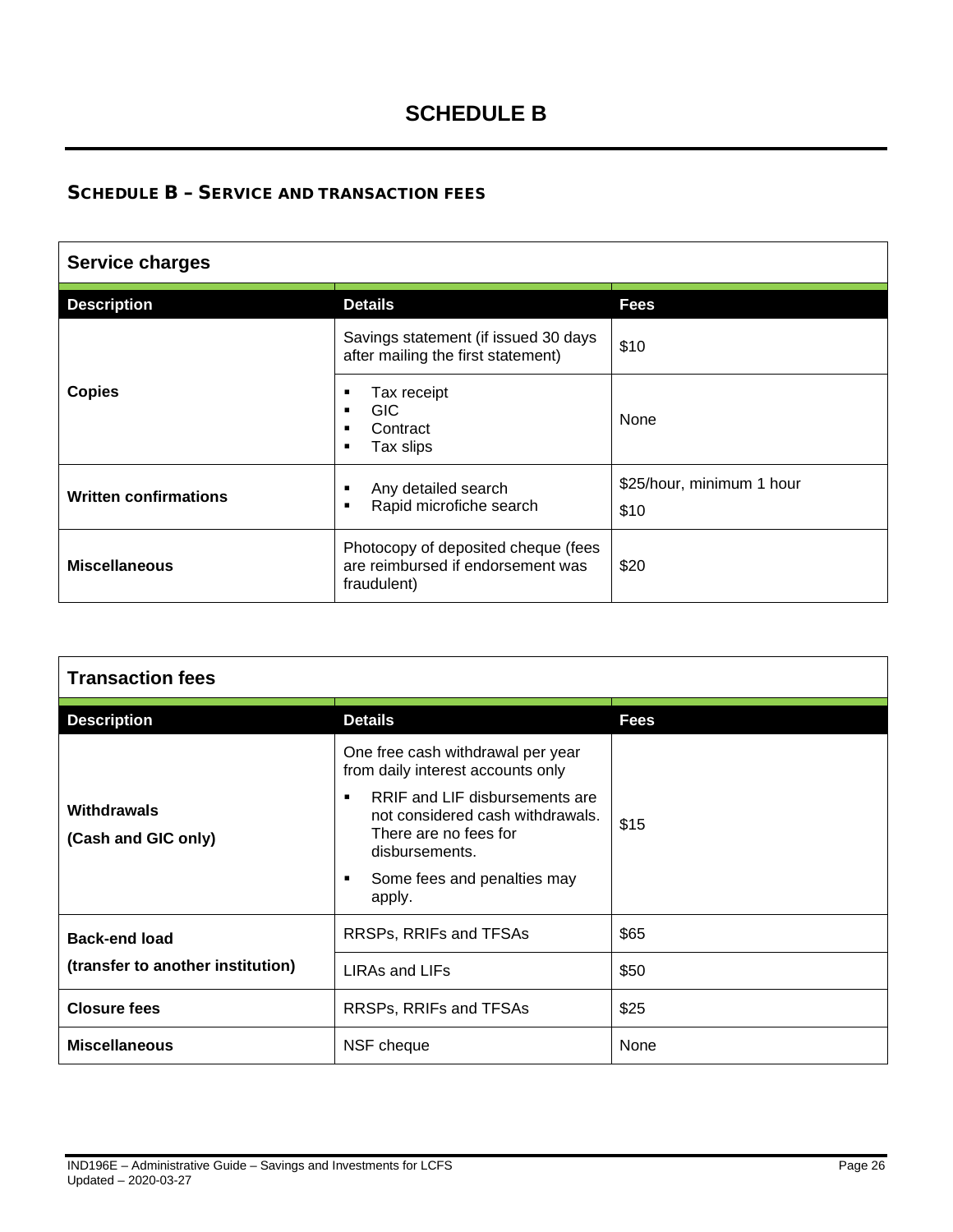### <span id="page-26-0"></span>SCHEDULE C – ACCEPTABLE CHEQUES ACCORDING TO PLAN AND SOURCE OF FUNDS

| <b>CONTRIBUTOR</b>                                                                                                              | <b>RRSP</b> | <b>TFSA</b> | <b>NON-REGISTERED</b><br><b>ANNUITY</b> |
|---------------------------------------------------------------------------------------------------------------------------------|-------------|-------------|-----------------------------------------|
| Contractholder                                                                                                                  | <b>YES</b>  | <b>YES</b>  | <b>YES</b>                              |
| Spousal RRSP <sup>1</sup>                                                                                                       | <b>YES</b>  | <b>NO</b>   | <b>NO</b>                               |
| Relations (father, mother, brother,<br>sister):<br>Parent of a minor child<br>٠<br>Parent of a adult child                      | <b>NO</b>   | <b>NO</b>   | <b>NO</b>                               |
| <b>Employer:</b><br><b>Retiring allowance</b><br>٠<br>Bonus, vacation pay, retroactive<br>٠                                     | <b>YES</b>  | <b>NO</b>   | <b>NO</b>                               |
| <b>Employer is your incorporated</b><br>business, partnership or company: <sup>2</sup><br>Bonus, vacation pay, retroactive<br>٠ | <b>YES</b>  | <b>NO</b>   | <b>NO</b>                               |
| Sole proprietorship (E.G. Sylvie's<br>Hairdressing) <sup>3</sup>                                                                | <b>YES</b>  | <b>NO</b>   | <b>YES</b>                              |



- **Only the spouse may contribute to a spousal RRSP.**

**2RRSP – Contributing contractholder**

- **Cheque from the company of the contractholder's company**
- **Accepted, but must indicate on the cheque what amounts were paid in bonuses, vacation and retroactivity.**



- **Cheques from a sole proprietorship (owned and operated by one person) are accepted.**
- The contractholder is the owner of the company.
- **If the business cannot be linked with the contractholder using the name on the cheque, proof of identity is required from the company.**